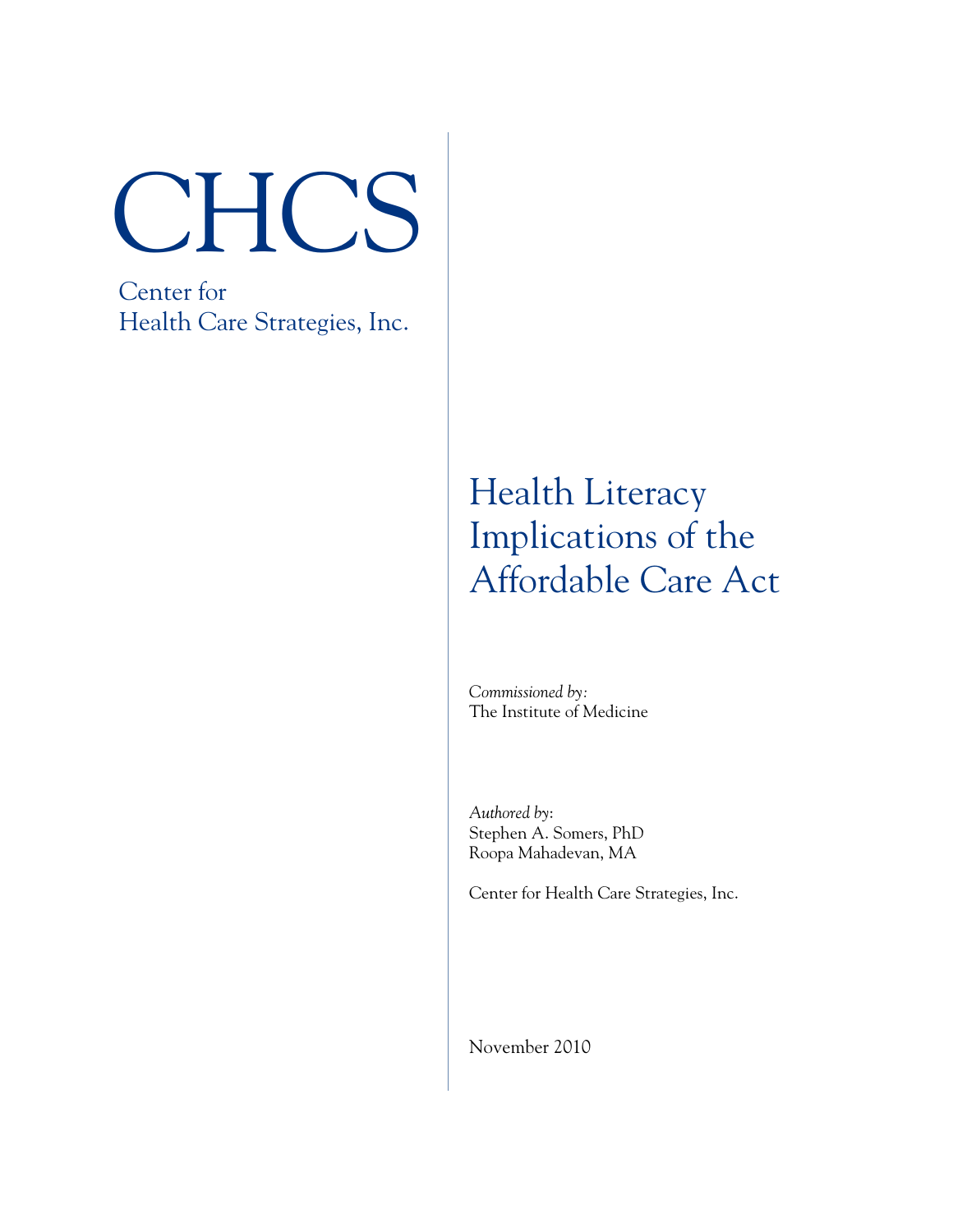## Contents

| Appendix A: Summary of ACA Provisions with Potential Implications for Health Literacy  22 |
|-------------------------------------------------------------------------------------------|
| Appendix B: Instances of "Culturally and Linguistically Appropriate" in the ACA 31        |

*The Center for Health Care Strategies (CHCS) is a nonprofit health policy resource center dedicated to improving health care quality for low-income children and adults, people with chronic illnesses and disabilities, frail elders, and racially and ethnically diverse populations experiencing disparities in care. CHCS works with state and federal agencies, health plans, providers and consumer groups to develop innovative programs that better serve Medicaid beneficiaries with complex and high-cost health care needs. Its program priorities are: improving quality and reducing racial and ethnic disparities; integrating care for people with complex and special needs; and building Medicaid leadership and capacity.*

© 2010 Center for Health Care Strategies, Inc.

S.A. Somers and R. Mahadevan. *Health Literacy Implications of the Affordable Care Act*. Center for Health Care Strategies, Inc., November 2010.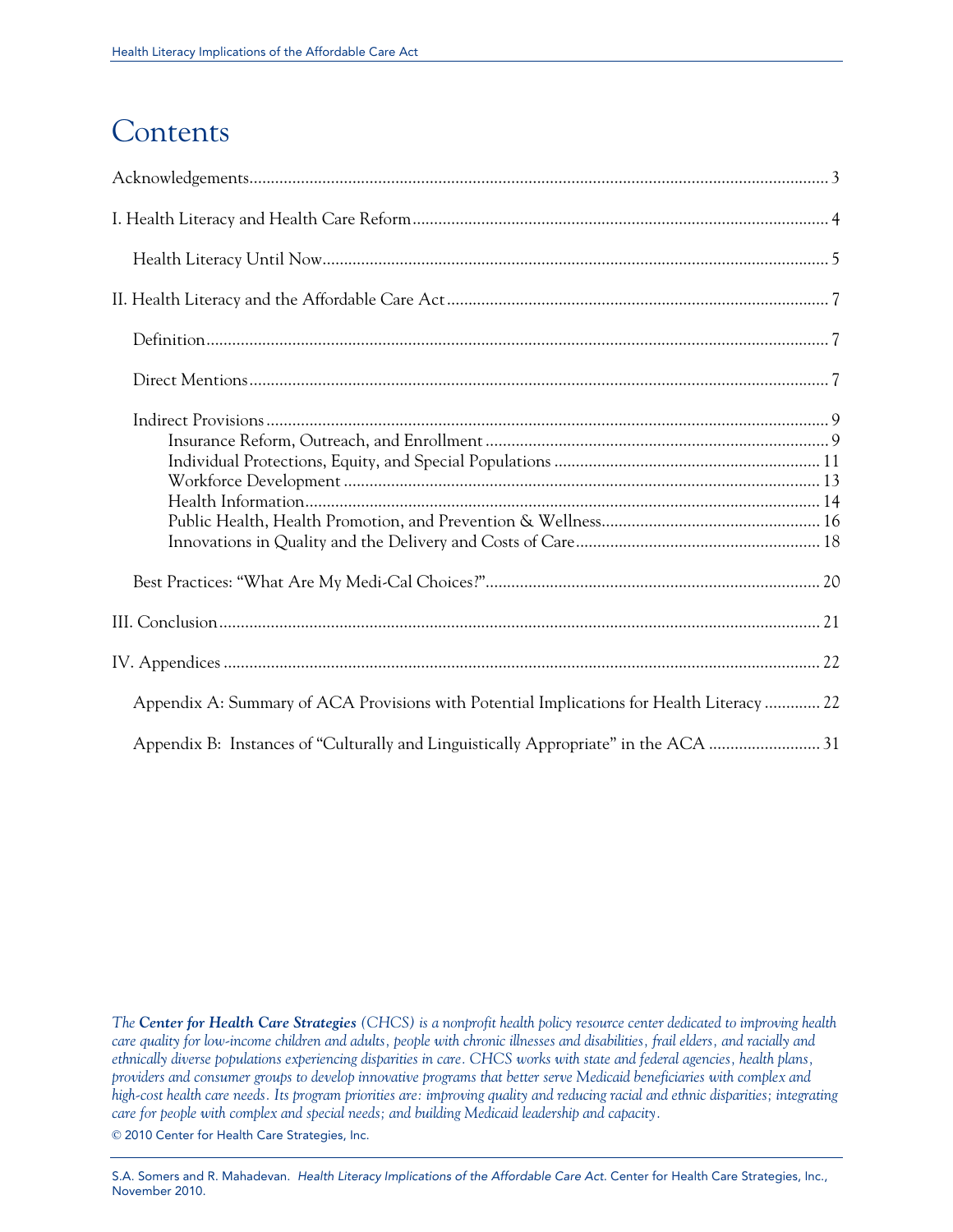## Acknowledgements

The authors thank Sara Rosenbaum, Hirsh Professor and Chair of Health Policy at George<br>Washington University, for her cogent analysis of the legislation and insights into the opp Washington University, for her cogent analysis of the legislation and insights into the opportunities it presents for promoting health literacy. We also wish to acknowledge the contributions of our colleagues at Center for Health Care Strategies (CHCS), particularly Stacey Chazin, Michael Canonico, Vincent Finlay, and Dorothy Lawrence, for their assistance in preparing this document.

CHCS expresses appreciation to the Institute of Medicine (IOM) for commissioning this report, highlights of which the authors shared at the IOM Health Literacy Roundtable Workshop in Washington D.C., on November 10, 2010.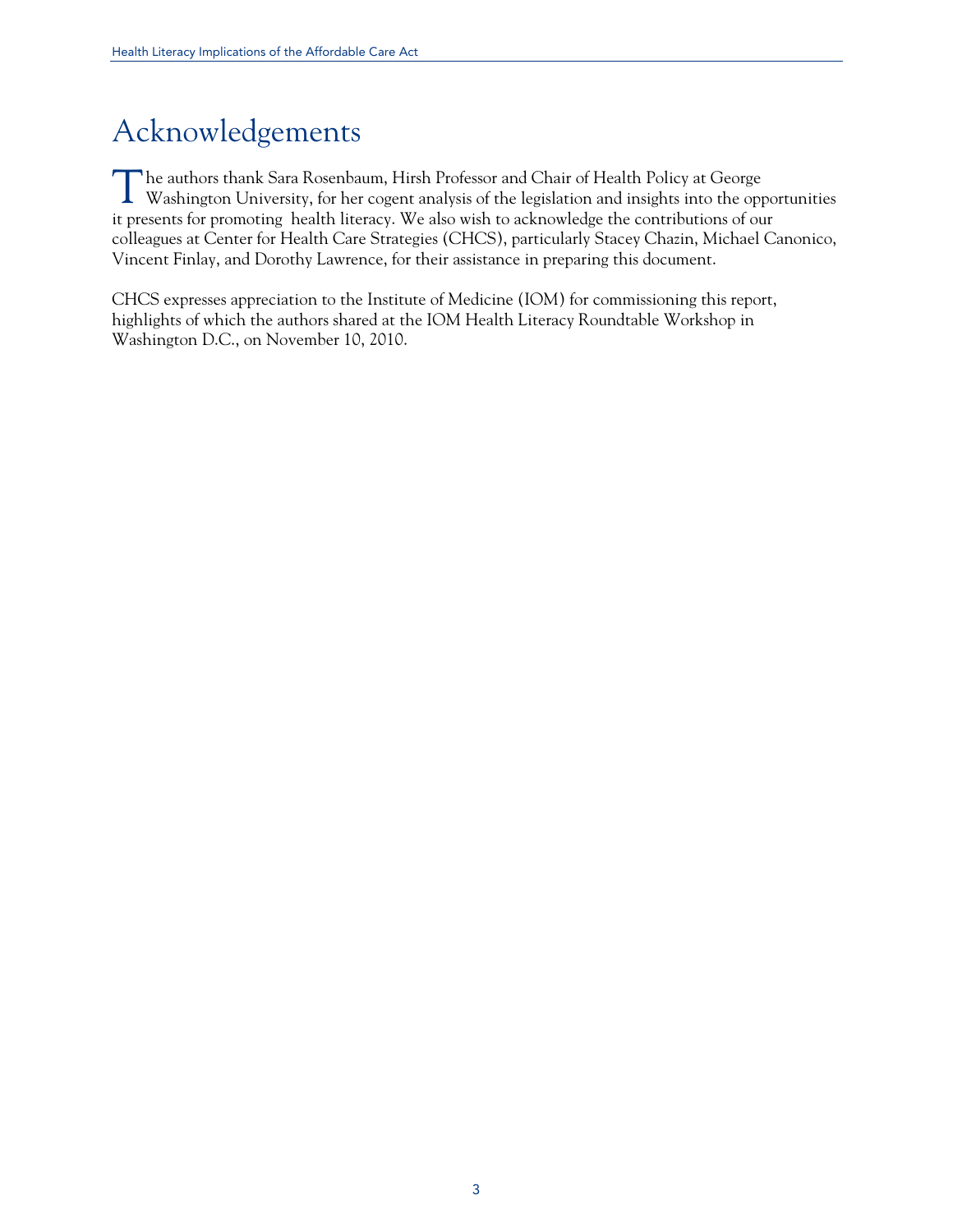## I. Health Literacy and Health Care Reform

lthough low health literacy is certainly not a featured concern of the health care reform legislation A lthough low health literacy is certainly not a featured concern of the health care reform legislation<br>passed in early 2010, there are those who would argue that the law cannot be successful without a redoubling of national efforts to address the issue. Nearly 36 percent of America's adult population — 87 million adults — is considered functionally illiterate. $^1$  As the Patient Protection and Affordable Care Act (ACA) extends health insurance coverage to some 32 million lower-income adults and promotes greater attention to the barriers faced by individual patients, those implementing the law should consider how to incorporate health literacy into strategies for enrolling beneficiaries and delivering care.

For the purposes of this paper, health literacy is defined, using the National Library of Medicine's definition, as:*"The degree to which individuals have the capacity to obtain, process, and understand basic health information and services needed to make appropriate health decisions."2* 

Fortunately, several ACA provisions directly acknowledge the need for greater attention to health literacy, and many others imply it. The law includes provisions to communicate health and health care information clearly; promote prevention; be patient-centered and create medical or health homes; assure equity and cultural competence; and deliver high-quality care. This paper identifies both the direct and indirect links, and provides those concerned about health literacy with provision-specific opportunities to support advancements. These provisions fall into six health and health care domains in the legislation where further action may be called for by concerned stakeholders:

- (1) **Coverage expansion**: enrolling, reaching out to, and delivering care to health insurance coverage expansion populations in 2014 and beyond;
- (2) **Equity**: assuring equity in health and health care for all communities and populations;
- (3) **Workforce**: training providers on cultural competency, language, and literacy issues
- (4) **Patient information** at appropriate reading levels;
- (5) **Public health and wellness**; and
- (6) **Quality improvement**: innovation to create more effective and efficient models of care, particularly for those with chronic illnesses requiring extensive self-management.

Individuals with low levels of health literacy are least equipped to benefit from the ACA, with potentially costly consequences for both those who pay for and deliver their care, as well as for themselves. Rates of low literacy are disproportionately high among lower-income Americans eligible for publicly financed care through Medicare or Medicaid.<sup>3</sup> In 2014, this pattern is likely to extend to individuals newly eligible for Medicaid or for publicly subsidized private insurance through state-based exchanges.

 $\overline{a}$ 1 J. Vernon, A. Trujillo, S. Rosenbaum, and B. DeBuono. *Low Health Literacy: Implications for National Health Policy*. University of Connecticut, 2007.

<sup>2</sup> S.C. Ratzan and R.M. Parker. Introduction. In: *National Library of Medicine Current Bibliographies in Medicine: Health Literacy*. NLM Pub. No. CBM 2000-1 (2000).

 $^{\rm 3}$  M. Kutner et al. *The Health Literacy of America's Adults: Results from the 2003 National Assessment of Adult Literacy.* U.S. Department of Education, National Center for Education. Washington DC, 2006.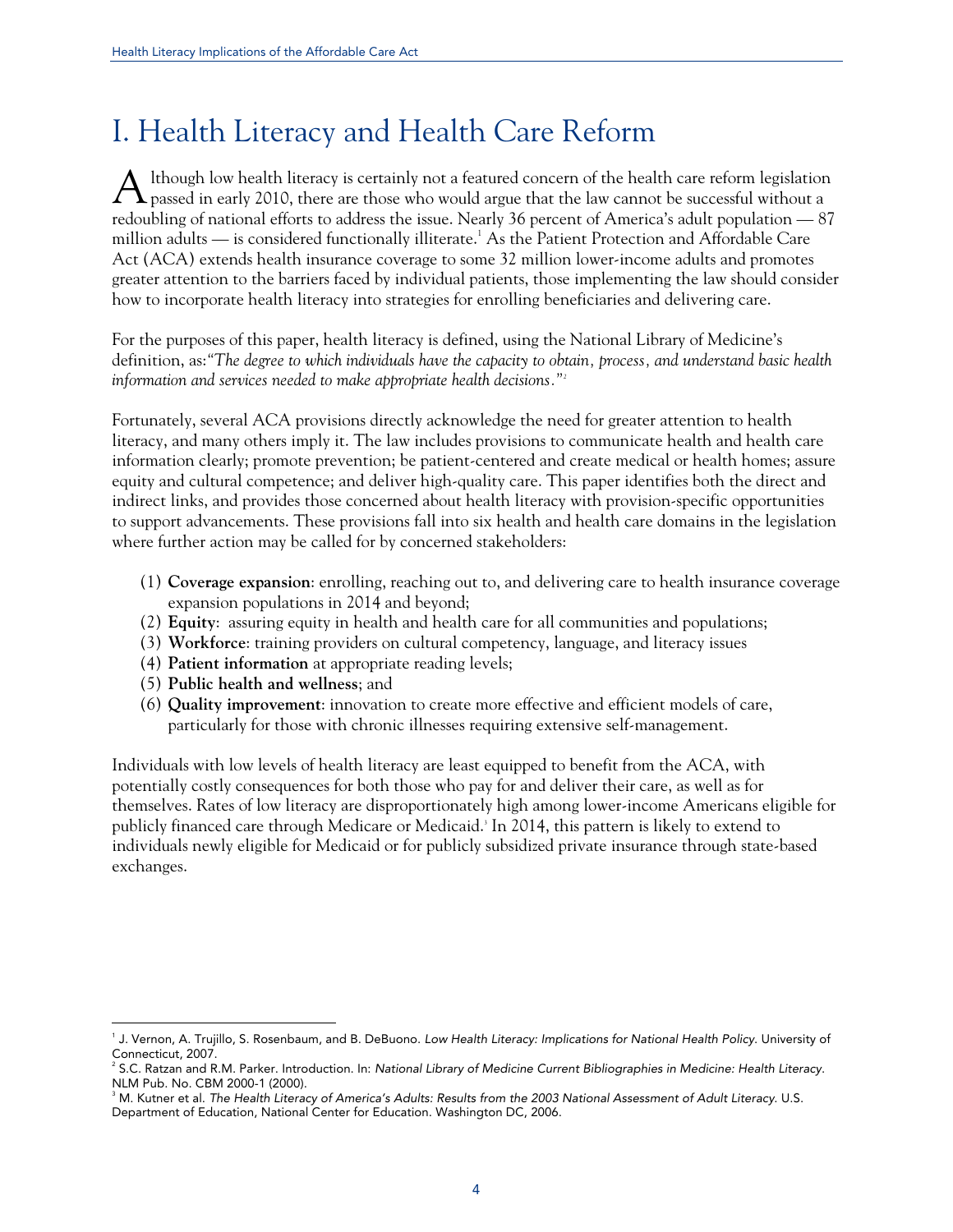#### Health Literacy Until Now

In its *Healthy People 2010* aims statement, the Department of Health and Human Services (HHS) adopted the definition from the National Library of Medicine, declaring health literacy to be an important national health priority. *Healthy People 2010* broadened this definition to note that health literacy is not just the problem of the individual, but also a by-product of system-level contributions.<sup>4</sup> Acknowledging the salience of this issue, HHS Secretary Kathleen Sebelius made official a federal commitment to health literacy by releasing in May 2010 the *National Action Plan to Improve Health Literacy.<sup>5</sup>* The plan lays out seven goals that emphasize the importance of creating health and safety information that is accurate, accessible and actionable. It addresses payers, the media, government agencies, health care professionals and others, recognizing the multi-sector effort that will be required to effectively tackle this oft-ignored, national problem.

The U.S. health care system, with its myriad public and private programs, institutions, services, products, and information, poses a significant challenge to those seeking access to affordable, quality health care. Understanding the complexities of insurance eligibility, therapeutic guidance, medical technology, prescription medication, disease management, prevention, and lifestyle modification are difficult for any consumer, let alone one with compromised levels of literacy or numeracy (or quantitative literacy). An individual seeking to participate successfully in the health system requires a constellation of skills reading, writing, basic mathematical calculations, speaking, listening, networking, and rhetoric — the totality of which defines health literacy.

However, national data suggest that only 12 percent of adults have proficient health literacy.<sup>6</sup> While low health literacy is found across all demographic groups, it disproportionately affects non-white racial and ethnic groups; the elderly; individuals with lower socioeconomic status and education; people with physical and mental disabilities; those with low English proficiency (LEP); and non-native speakers of English.7 Low health literacy is associated with reduced use of preventive services and management of chronic conditions, and higher mortality.<sup>8</sup> It also leads to medication errors, misdiagnosis due to poor communication between providers and patients, low rates of guidance and treatment compliance, hospital readmissions, unnecessary emergency room visits, longer hospital stays, fragmented access to care, and poor responsiveness to public health emergencies.9 Accordingly, low health literacy has been estimated to cost the U.S. economy between \$106 billion and \$236 billion annually.<sup>10</sup>

The consequences of low health literacy have been recognized by federal agencies such as the Agency for Healthcare Research and Quality (AHRQ), the Centers for Disease Control and Prevention (CDC), the Food and Drug Administration (FDA), the Office of the Surgeon General, and the National Institutes of Health (NIH), as well as by private organizations such as America's Health Insurance Plans, the American College of Physicians, the American Medical Association, The Joint Commission on Accreditation, Kaiser Permanente, and Pfizer. These entities and many others are promoting awareness, creating program initiatives, funding targeted research, setting readability standards, working with ehealth and social media platforms, and providing tools and resources for measurement and quality

-

<sup>4</sup> R. Rudd. Objective 11-2. Improvement of Health Literacy. In: *Communicating Health: Priorities and Strategies for Progress*. Office of Disease Prevention and Health Promotion, U.S. Department of Health and Human Services, Washington DC, 2003. 5 U.S. Department of Health and Human Services, Office of Disease Prevention and Health Promotion. *National Action Plan to* 

*Improve Health Literacy*. Washington DC, 2010. National Center for Education Statistics, U.S. Department of Education. *"2003 National Assessment of Adult Literacy (NAAL)."*  Available at http://nces.ed.gov/naal/. 7

L. Neilsen-Bohlman, A.M. Panzer, and D.A. Kindig. *Health Literacy: A Prescription to End Confusion*. National Academies Press. Washington DC, 2004.

<sup>&</sup>lt;sup>8</sup> N.D. Berkman, et al. *Literacy and Health Outcomes.* Agency for Healthcare Research and Quality (AHRQ). Rockville, MD, 2004.<br><sup>9</sup> Nailasa Rakluses at al. en sit: Radures at al. en sit. Versen at al. en sit. Neilsen-Bohlman et al, *op cit;* Berkman et al, *op cit.*, Vernon et al, *op cit.* 

<sup>10</sup> Vernon, et al., *op cit.*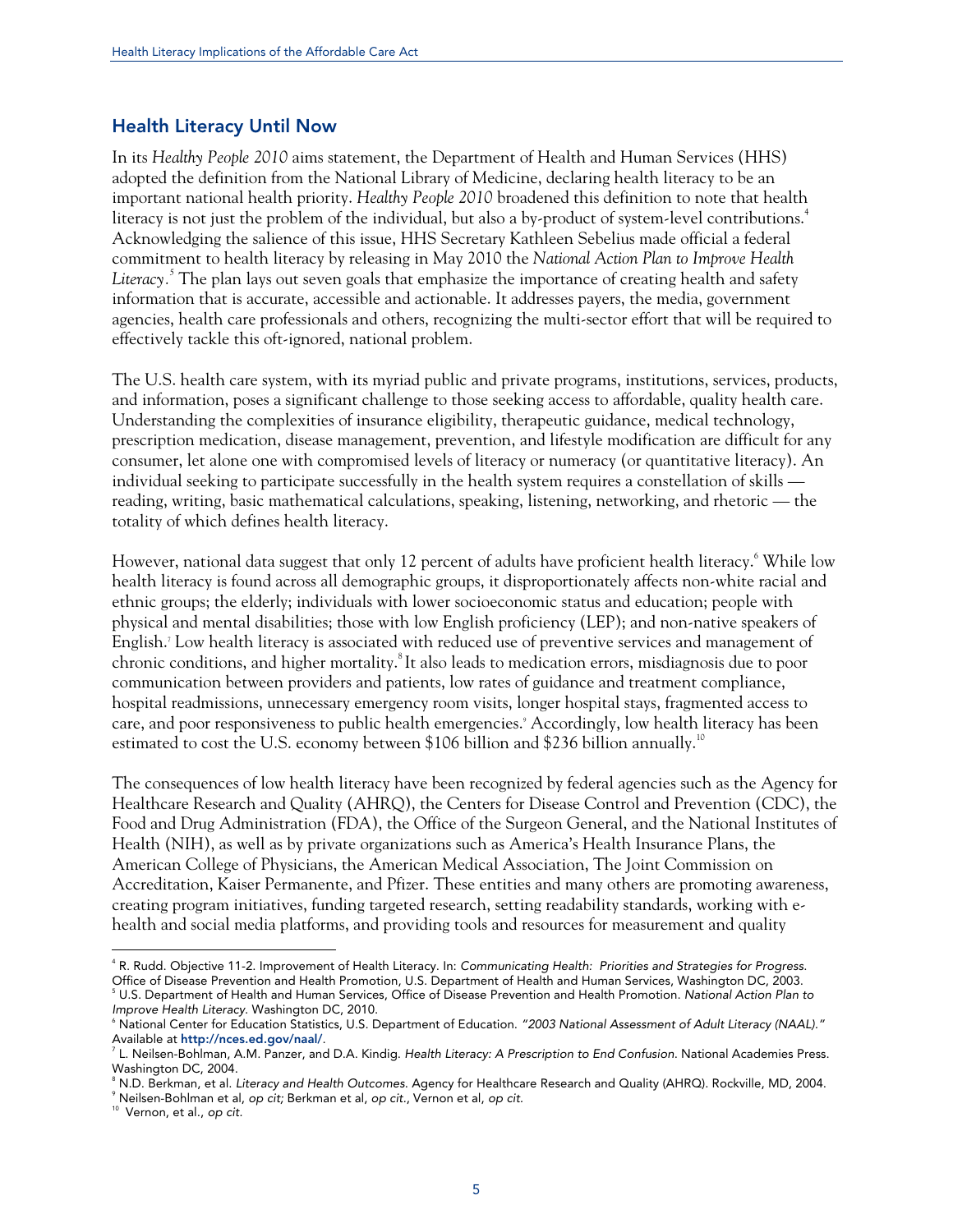improvement across providers, health plans, hospitals, and employer organizations. Important policy papers such as the Institute of Medicine's (IOM) 2004 report*, Health Literacy: A Prescription to End*  Confusion,<sup>11</sup> and national data such as those produced by the National Adult Literacy Survey<sup>12</sup> have contributed to the knowledge base for this issue.

To date, however, strong legislative language, regulations, and appropriations for concerted efforts to address health literacy have not emerged from the federal government. Congressional bills such as the National Health Literacy Act of 2007<sup>13</sup> and the Plain Language Act of 2009,<sup>14</sup> which mapped out meaningful health literacy strategies, have not yet made it to the President's desk. It remains to be seen whether the ACA can be used to push the national health literacy agenda forward.

 $\overline{a}$ 11 Neilsen-Bohlman, et al., *op cit.*

<sup>12</sup> National Center for Education Statistics, *op cit.*

<sup>&</sup>lt;sup>13</sup> U.S. Congress. "S. 2424: National Health Literacy Act of 2007." 110<sup>th</sup> Congress. 2007 – 2008. Available at: http://www. govtrack.us/congress/bill.xpd?bill=s110-2424.<br><sup>14</sup> U.S. Congress. "H.R. 946: Plain Writing Act of 2010." 111<sup>th</sup> Congress 2009 – 2010. Available at: http://www.govtrack.us/

congress/bill.xpd?bill=h111-946. Note: The Plain Language Act of 2009 was mooted by passage of a related bill, the Plain Writing Act of 2010, which was signed into law by President Obama on October 13, 2010, following completion of this paper.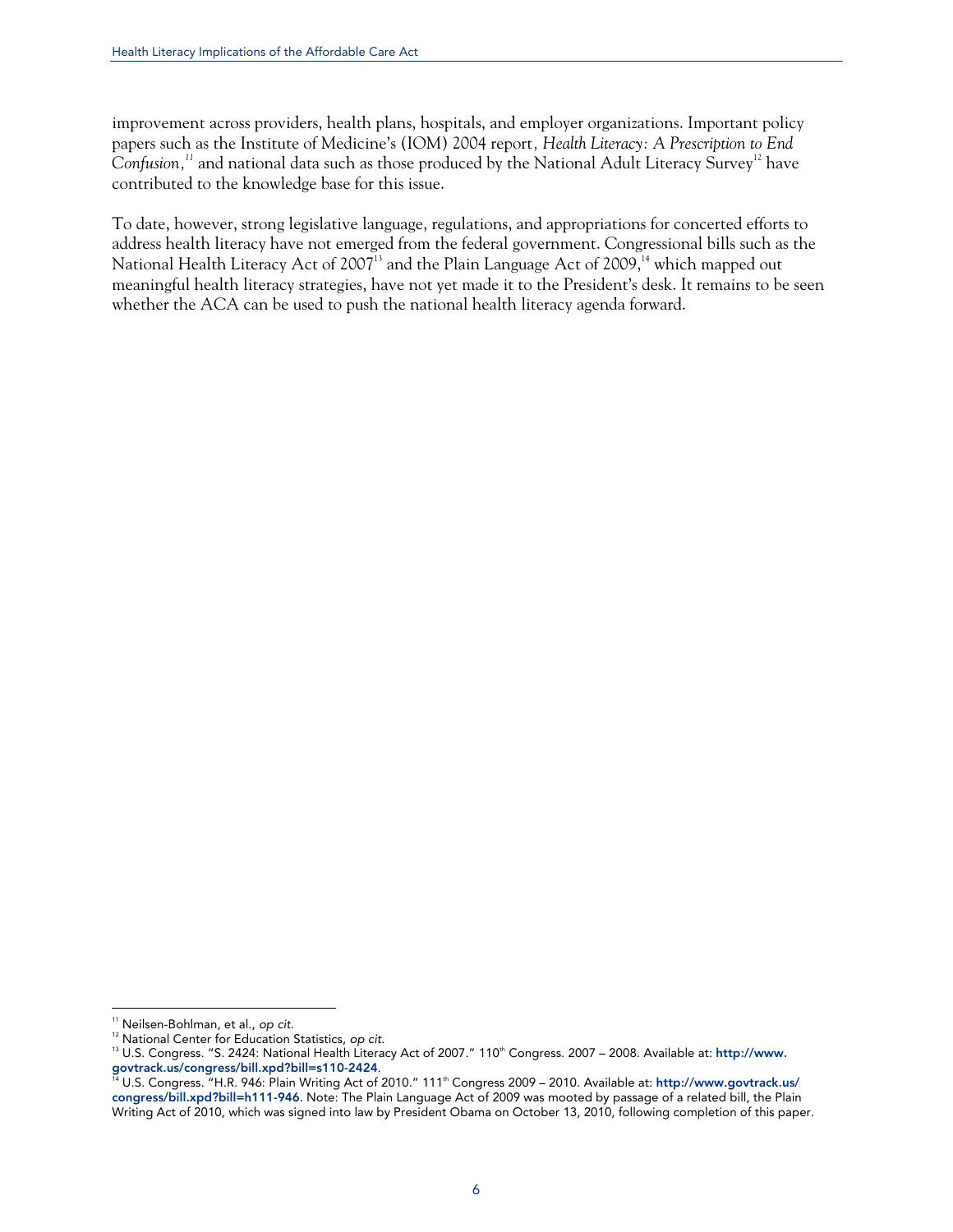## II. Health Literacy and the Affordable Care Act

The ACA is, by any measure, a major piece of domestic policy legislation, directly affecting tens of millions of Americans at a cost of nearly one trillion dollars over the next 10 years. The law's millions of Americans at a cost of nearly one trillion dollars over the next 10 years. The law's primary goals are to increase access to coverage, regulate the private insurance industry to allow more Americans into the system at affordable rates, and begin to control the rate of growth in health care costs. These goals cannot be achieved, however, without efforts to address cultural, linguistic and social barriers to care facing vulnerable populations. Low health literacy is critical among these barriers. The following ACA provisions include direct and indirect language concerning health literacy:

## Definition

Title V, Subtitle A (amending existing laws and creating new law related to the health care workforce) of ACA establishes a statutory definition of "health literacy" consistent with *Healthy People 2010.* The term is defined as "the degree to which an individual has the capacity to obtain, communicate, process, and understand health information and services in order to make appropriate health decisions." Other direct mentions of health literacy do not specifically cross-reference the Title V definition (though presumably, HHS will use this terminology when implementing the various titles of the law).

## Direct Mentions

Table 1 contains the law's four other direct mentions of the term health literacy, These provisions touch on issues of research dissemination, shared decision-making, medication labeling, and workforce development. All four suggest the need to communicate effectively with consumers, patients, and communities in order to improve the access to and quality of health care. None of these provisions creates explicit health literacy programs, specifies implementation or regulatory supports, or expounds further on the term "health literacy" beyond its mention. However, they are all consistent with the themes of patient-centeredness and overall quality improvement that are found more broadly throughout the legislation.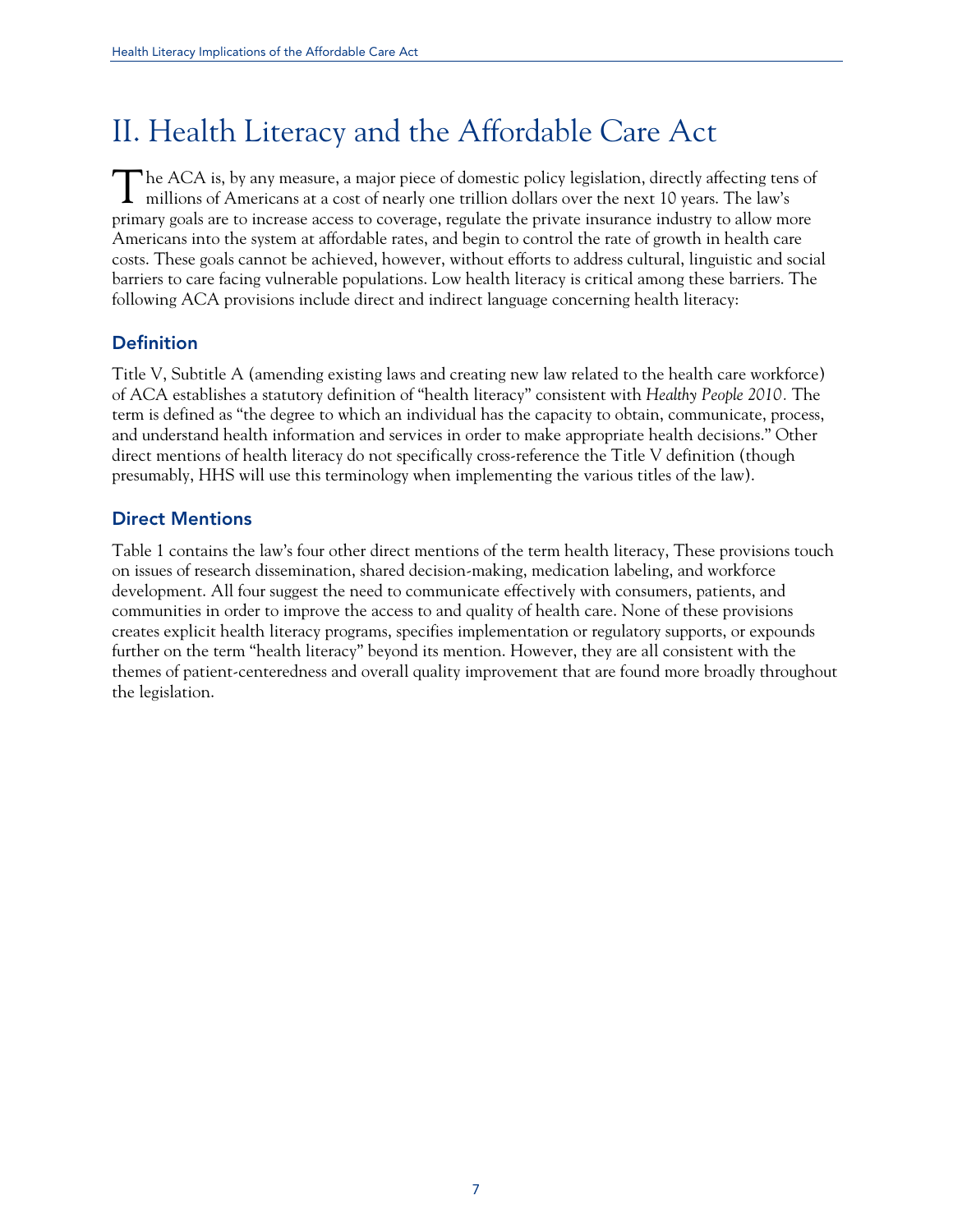| <b>Section</b><br>Number | <b>Provision Title</b>                                                                                              | <b>Legislative Language</b>                                                                                                                                                                                                                                                                                                                                                                                                                                                                                                                                                                                                                                                                                                                                                                                                                                                                                                                         |
|--------------------------|---------------------------------------------------------------------------------------------------------------------|-----------------------------------------------------------------------------------------------------------------------------------------------------------------------------------------------------------------------------------------------------------------------------------------------------------------------------------------------------------------------------------------------------------------------------------------------------------------------------------------------------------------------------------------------------------------------------------------------------------------------------------------------------------------------------------------------------------------------------------------------------------------------------------------------------------------------------------------------------------------------------------------------------------------------------------------------------|
| Sec. 3501                | <b>Health Care Delivery</b><br>System Research;<br>Quality Improvement<br><b>Technical Assistance</b>               | Requires that research of the AHRQ's Center for Quality Improvement and<br>Patient Safety be made "available to the public through multiple media and<br>appropriate formats to reflect the varying needs of health care providers and<br>consumers and diverse levels of health literacy."                                                                                                                                                                                                                                                                                                                                                                                                                                                                                                                                                                                                                                                         |
| Sec. 3506                | Program to Facilitate<br>Shared Decision-<br>making                                                                 | Amends the Public Health Service Act to "facilitate collaborative processes<br>between patients, caregivers, authorized representatives and clinicians that<br>enables decision-making, provides information about tradeoffs among<br>treatment options, and facilitates the incorporation of patient preferences and<br>values into the medical plan."<br>Authorizes a "program to update patient decision aids to assist health care<br>providers and patients." The program, administered by the CDC and NIH,<br>awards grants and contracts to develop, update, and produce patient decision<br>aids for preference-sensitive care to assist providers in educating patients,<br>caregivers, and authorized representatives concerning the relative safety,<br>effectiveness and cost of treatment, or where appropriate, palliative care.<br>"Decision aids must reflect varying needs of consumers and diverse levels of<br>health literacy." |
| Sec. 3507                | Presentation of<br>Prescription Drug<br>Benefit and Risk<br>Information                                             | Directs the Secretary to determine whether the addition of certain standardized<br>information to prescription drug labeling and print advertising would improve<br>health care decision-making by clinicians and patients and consumers; to<br>consider scientific evidence on decision-making; and to consult with various<br>stakeholders and "experts in health literacy."                                                                                                                                                                                                                                                                                                                                                                                                                                                                                                                                                                      |
| Sec. 5301                | Training in Family<br>Medicine, General<br>Internal Medicine,<br>General Pediatrics, and<br>Physician Assistantship | Amends Title VII of the Public Health Service Act to permit the Secretary to<br>make training grants in the primary care medical specialties. Preference for<br>awards are for qualified applicants that "provide training in enhanced<br>communication with patients. and in cultural competence and health<br>literacy."                                                                                                                                                                                                                                                                                                                                                                                                                                                                                                                                                                                                                          |

## *TABLE 1:* **ACA Provisions with Direct References to "Health Literacy"**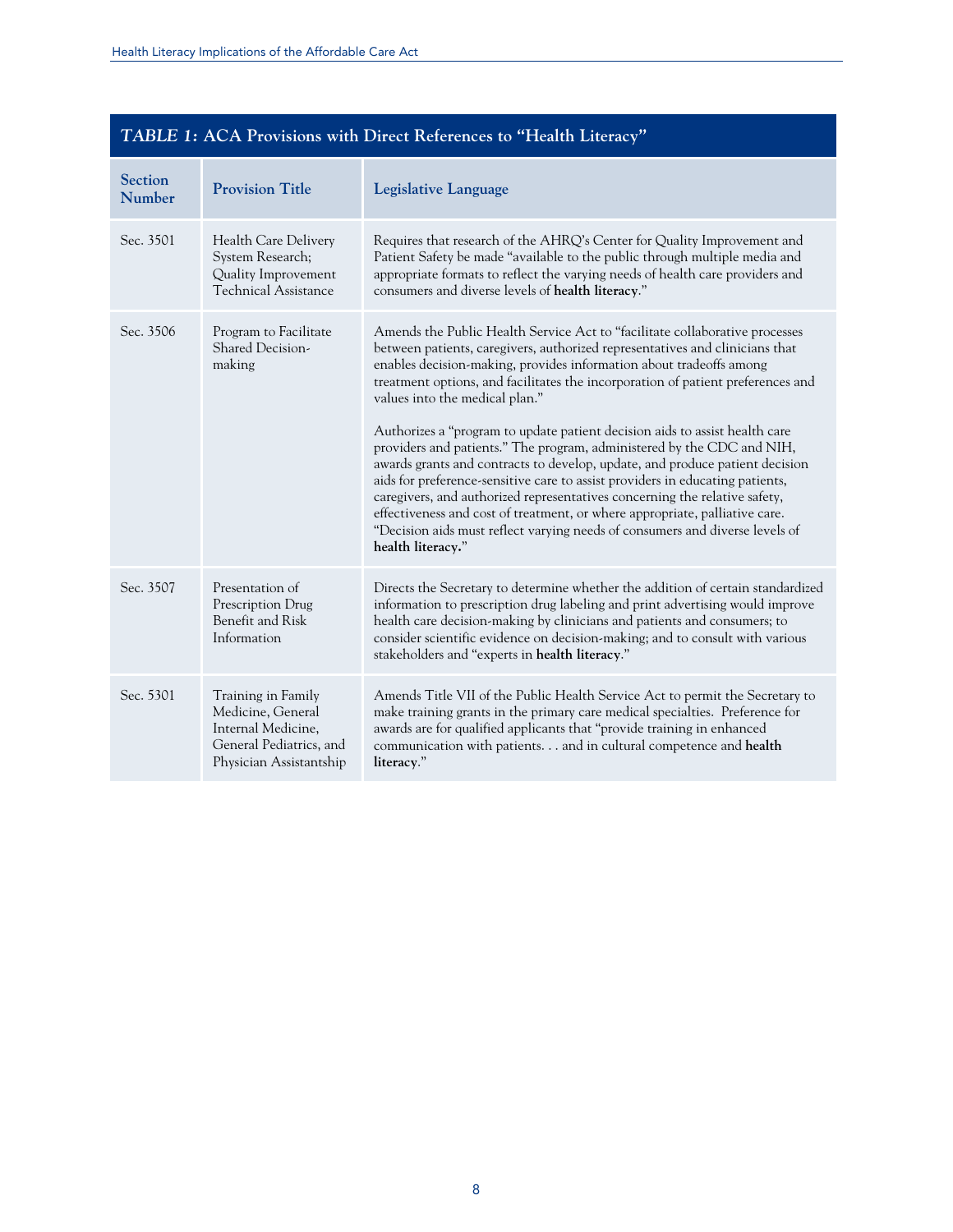#### Indirect Provisions

Other instances where the concept of health literacy could come into play include those discussed in the following sections, organized into the six domains introduced at the outset. See the appendices for an extensive list and descriptions of these and other provisions.

#### *Insurance Reform, Outreach, and Enrollment*

| TABLE 2: Provisions Related to Insurance Reform, Outreach, and Enrollment |                                                                                                                                        |
|---------------------------------------------------------------------------|----------------------------------------------------------------------------------------------------------------------------------------|
| <b>Section Number</b>                                                     | <b>Provision Title</b>                                                                                                                 |
| Sec. 1002                                                                 | Health insurance consumer information                                                                                                  |
| Sec. 1103                                                                 | Immediate information that allows consumers to identify affordable coverage options                                                    |
| Sec. 1311                                                                 | Affordable choices of health benefit plans<br>(includes language on "culturally and linguistically appropriate" obligations for plans) |
| Sec. 1413                                                                 | Streamlining of procedures for enrollment through an Exchange and State Medicaid, CHIP, and<br>health subsidy programs                 |
| Sec. 2715                                                                 | Development and utilization of uniform explanation of coverage documents and standardized<br>definitions.                              |
| Sec. 3306                                                                 | Funding outreach and assistance for low-income programs.                                                                               |

Health insurance market reforms have substantial potential for reducing inequities in the health system that are interrelated with insurance status. For example, the National Assessment of Adult Literacy found that adults with no insurance are more likely to have "basic" or "below basic" health literacy than "intermediate" or "proficient" health literacy.<sup>15</sup> A literature review prepared for the Kaiser Family Foundation revealed that health insurance is the single-most significant factor explaining racial disparities in having a usual source of care.<sup>16,17</sup>

Broadly speaking, the ACA intends to improve access to health insurance in four main ways: (1) the individual mandate, which requires all persons to have "qualifying or acceptable coverage"; (2) employer mandates requiring coverage for employees in businesses with more than 50 employees; (3) regional/state exchanges that allow individuals and small businesses to purchase coverage of varying benefit and cost, and choose from subsidized plans (for those up to the 400 percent of the federal poverty level, or FPL); and 4) the expansion of Medicaid eligibility to all individuals up to 133 percent of FPL. Additional provisions seek to broaden the scope and affordability of insurance coverage by, among other things: prohibiting insurance companies from rescinding coverage; extending dependent coverage for young adults until age 26; eliminating lifetime limits on coverage; regulating annual dollar limits on insurance coverage; and prohibiting the denial of coverage to children based on pre-existing conditions.

As many of those charged with implementing the ACA realize, none of these reforms will fully succeed without efforts to make all of these opportunities understandable to the intended beneficiaries. These expansions must be accompanied by targeted efforts to enroll under-resourced populations. Given their

1

<sup>15</sup> National Center for Education Statistics, *op cit.*

<sup>&</sup>lt;sup>16</sup> Testimony of M. Lillie-Blanton, Dr.P.H., Senior Advisor on Race, Ethnicity, and Health Care, Henry J. Kaiser Family Foundation, before the House Ways and Means Subcommittee on Health. June 10, 2008.

<sup>17</sup> American College of Physicians. *Racial and Ethnic Disparities in Health Care*, *Updated 2010*. Philadelphia: American College of Physicians, 2010.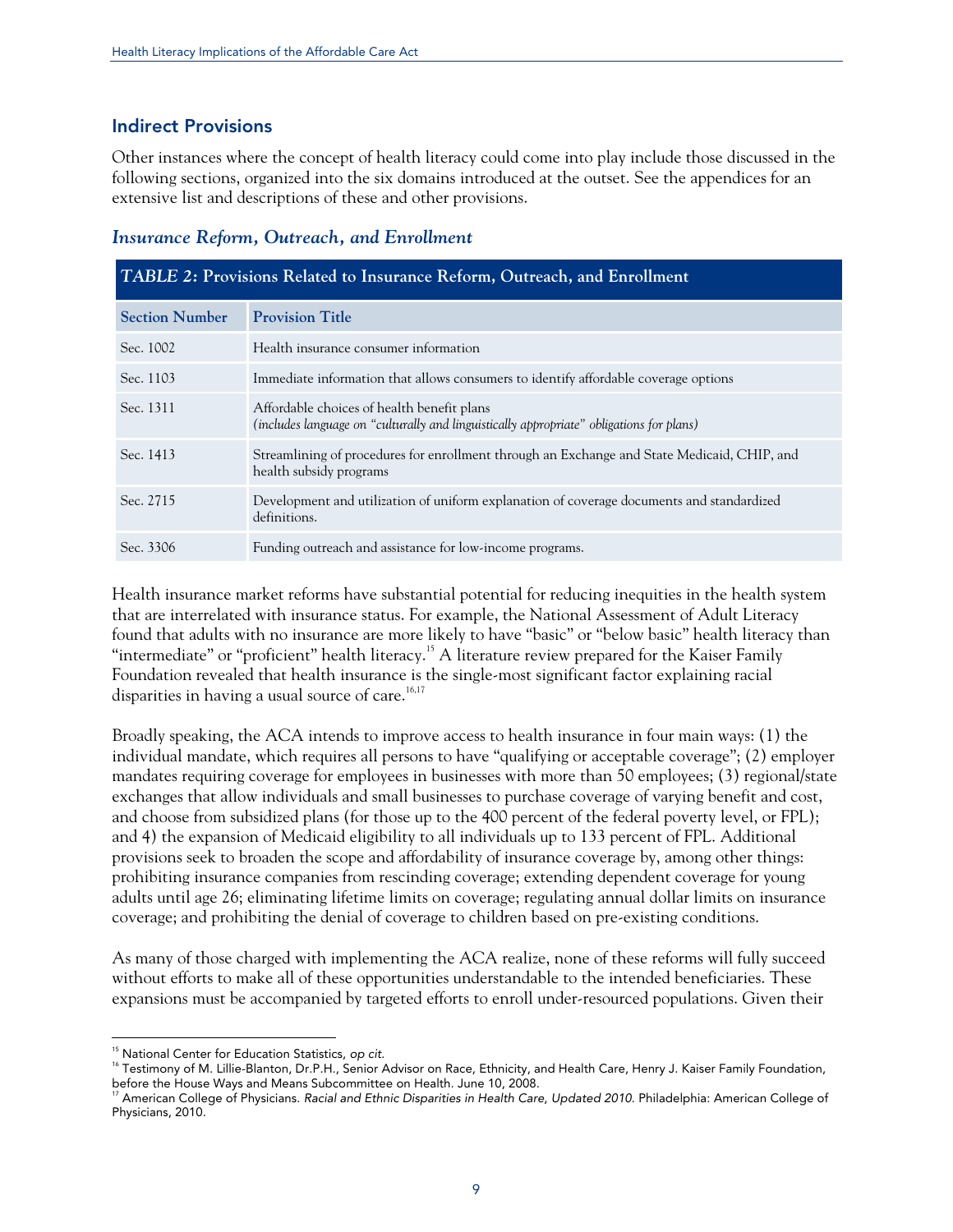inexperience with health coverage and the delivery system, these individuals will have greater difficulty with a number of its facets: understanding eligibility guidelines for various insurance programs; participating in the buy-in process of the exchange or high-risk pools; providing supplemental identification and citizenship documentation necessary for enrollment; understanding which services are covered; recognizing cost-sharing and premium responsibilities; and choosing a health care provider. All of these tasks require significant consumer education and assistance. Notably, one ACA provision calls for the development and utilization of uniform explanations of coverage documents and standardized definitions. This is an important mandate that could be strengthened with explicit linkages to health literacy.

The ACA also establishes an internet portal to help individuals and businesses interact with the insurance exchange. This tool will have to assist users in understanding eligibility guidelines for Medicaid/CHIP/Medicare/high-risk pools and subsidized private insurance. As such, the portal should contain easy-to-understand explanations in simple English, as well as be available in multiple languages. The ACA also requires that information presented by the national and regional exchanges be culturally and linguistically appropriate.

To be most effective, ACA requirements to make insurance and enrollment information consumerfriendly should extend beyond readable web and print materials to include media such as phone, television, radio, social media, and in-person outreach. Research shows that a higher percentage of adults with low literacy receive their information about health issues from radio and television than through written sources, the internet, or social contacts.<sup>18</sup> Use of community-based organizations, culturally specific media campaigns, *promotores,* and individual insurance brokers (many of whom will be displaced due to the exchanges) will drive effective enrollment of the highly diverse, newly eligible population. The economic recession has shown, for example, that affected families have turned first to communitybased organizations for help with linking them to public assistance programs.<sup>19</sup> States can use specially allocated ACA funding for such local outreach and enrollment supports.

*Medicaid Expansion.* ACA law mandates that starting in 2014, Medicaid cover everyone under age 65 and 133 percent of FPL (\$14,404 for one person in 2009). Accordingly, Medicaid could be serving upwards of 80 million Americans — or a quarter of the U.S. population — each year after 2014. Recent analyses suggest that this "expansion population" will likely: be racially and ethnically diverse; be predominantly childless adults; have high levels of substance abuse and prior jail involvement; and require integrated care management for complex physical and behavioral health needs.<sup>20</sup> It is fair to assume that health literacy would be a significant issue for this population, as current Medicaid beneficiaries face serious communication barriers related to limited literacy, language, culture, and disability.<sup>21</sup> Most new enrollees are unlikely to have had prior insurance, and thus will have limited knowledge about the Medicaid program, its services, and the complex administrative processes associated with enrollment and participation.

Simplifying Medicaid enrollment for diverse populations is not a new concept: the majority of states have some health literacy standards for their Medicaid programs. About 90 percent of all states have

<sup>1</sup> 18 M. Kutner, et al. *The Health Literacy of America's Adults: Results from the 2003 National Assessment of Adult Literacy.* Washington, DC: U.S. Department of Education, National Center for Education, 2006.

<sup>&</sup>lt;sup>19</sup> Kaiser Commission on Medicaid and the Uninsured. Optimizing *Medicaid Enrollment: Perspectives on Strengthening Medicaid's*<br>Reach under Health Care Reform. Kaiser Family Foundation, Publication #8068, April 2010.

<sup>&</sup>lt;sup>20</sup> S. A. Somers, A. Hamblin, J. Verdier and V. Byrd. Covering Low-Income Childless Adults in Medicaid: Experiences from Selected<br>States. Center for Health Care Strategies. August 2010.

L. Neuhauser B. Rothschild, C. Graham, S.L. Ivey and S. Konishi. "Participatory Design of Mass Health Communication in Three Languages for Seniors and People with Disabilities on Medicaid." *American Journal of Public Health (2009),* 99(12): 2188-2195.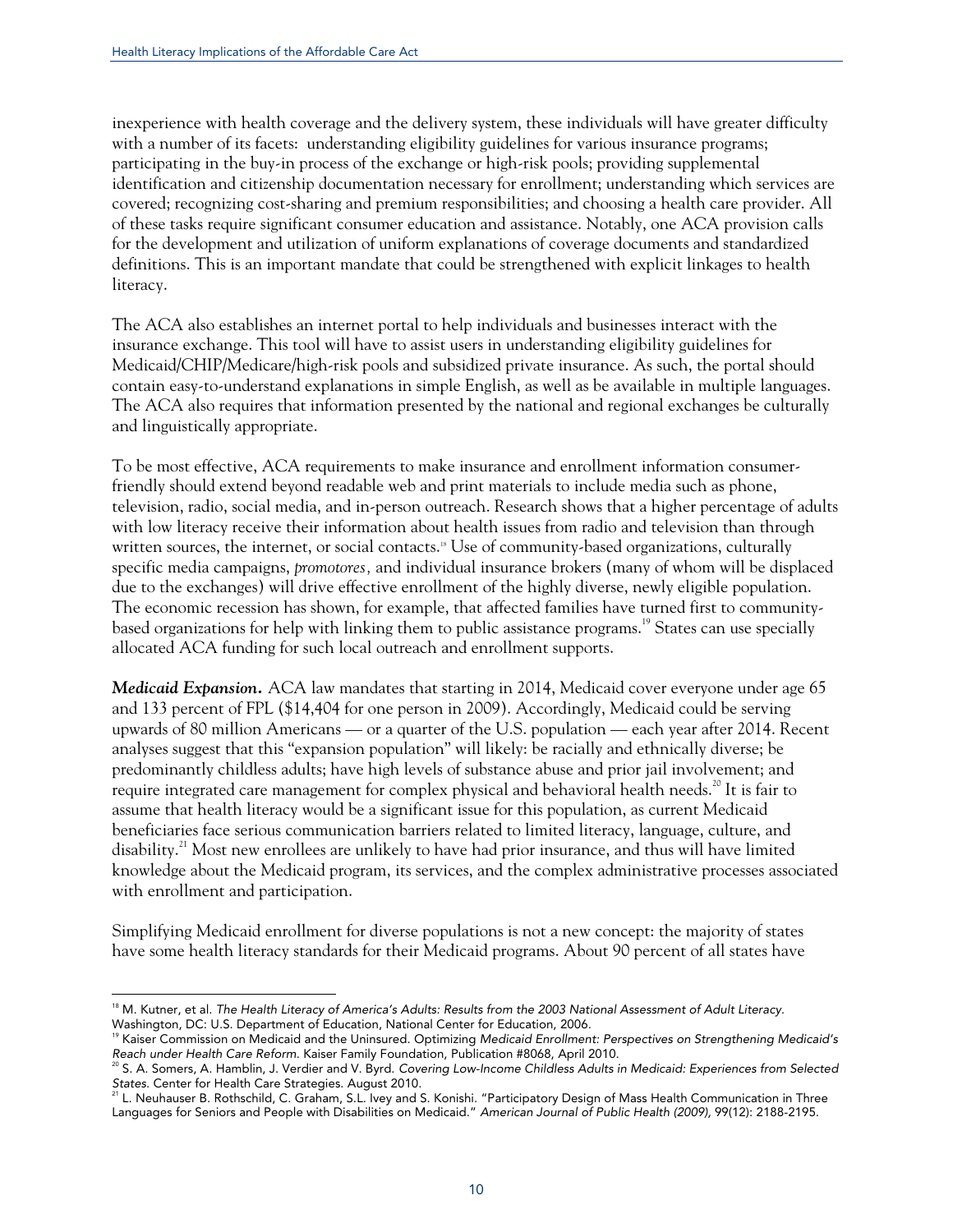specific readability guidelines for Medicaid enrollment materials.<sup>22</sup> Of these, 67 percent call for at least a sixth-grade reading level or a range including, and 22 percent call for the level to be even lower. Ninetysix percent of states have simplified their enrollment forms, using easy-to-read language and repetition of key messages, such as when to use emergency care services. Eighty-two percent of states offer one-on-one enrollment assistance, and 72 percent provide onsite assistance at state agency offices, counseling sessions at local nonprofits and community centers, and/or a toll-free helpline.<sup>23</sup> Despite these efforts, many racial and ethnic minorities eligible for Medicaid or CHIP coverage — more than 80 percent of eligible uninsured African-American children and 70 percent of eligible uninsured Latino children are still not enrolled.<sup>24</sup>

For current Medicaid beneficiaries who do not speak English or who have LEP, most states provide interpretive and translation services. The Centers for Medicare and Medicaid Services (CMS) has released readability guidelines for Medicaid print materials to states and has mandated certain contract requirements around communication standards for Medicaid managed care plans.<sup>25</sup> However, these guidelines lack strong enforcement or uniform oversight from any particular federal or state agency.

The following three ACA provisions, while not clearly linked to literacy, help further to simplify Medicaid eligibility determinations and streamline enrollment: (1) elimination of the asset test that many states still apply when determining Medicaid eligibility for adults, removing a common administrative burden and impediment to participation; (2) usage of a new, uniform method for determining income eligibility for most individuals (modified adjusted gross income, or MAGI); and (3) the expansion of the state option to presumptive eligibility determinations. The ACA also streamlines citizenship documentation requirements and electronic enrollment processes set forth by the Children's Health Insurance Program Reauthorization (CHIPRA) legislation in 2009.<sup>26</sup> To the extent that federal entities could provide monetary and technical assistance support for state health literacy efforts, Medicaid programs would be better able to effectively enroll and provide quality care to newly eligible, low-literacy populations in 2014 and beyond.

| <b>TABLE 3: Provisions Related to Individual Protections, Equity, and Special Populations</b> |                                                                |  |
|-----------------------------------------------------------------------------------------------|----------------------------------------------------------------|--|
| Sample of Indirect Instances where Health Literacy could be addressed                         |                                                                |  |
| <b>Section Number</b>                                                                         | <b>Provision Title</b>                                         |  |
| Sec. 1557.                                                                                    | Nondiscrimination                                              |  |
| Sec. 4302.                                                                                    | Understanding health disparities; data collection and analysis |  |
| Sec. 6301.                                                                                    | Patient-centered outcomes research                             |  |
| Sec. 10334.                                                                                   | Minority health                                                |  |

### *Individual Protections, Equity, and Special Populations*

The Insurance expansions in the ACA constitute significant steps toward universal coverage. All Americans up to a certain level of poverty (133 percent) will for the first time be entitled to health

<sup>1</sup> 

<sup>&</sup>lt;sup>22</sup> Health Literacy Innovations, LLC. National Survey of Medicaid Guidelines for Health Literacy. 2003.<br><sup>23</sup> T. Matthews and J. Sewell. *State Official's Guide to Health Literacy*. Lexington, KY: Council of State Governm

<sup>25</sup> Rosenbaum et al. *The Legality of Collecting and Disclosing Patient Race and Ethnicity Data.* George Washington University Department of Health Policy, 2006.

<sup>26</sup> U.S. Congress. "H.R. 2: Children's Health Insurance Program Reauthorization Act of 2009*."* Available at: http://www. govtrack.us/congress/bill.xpd?bill=h111-2.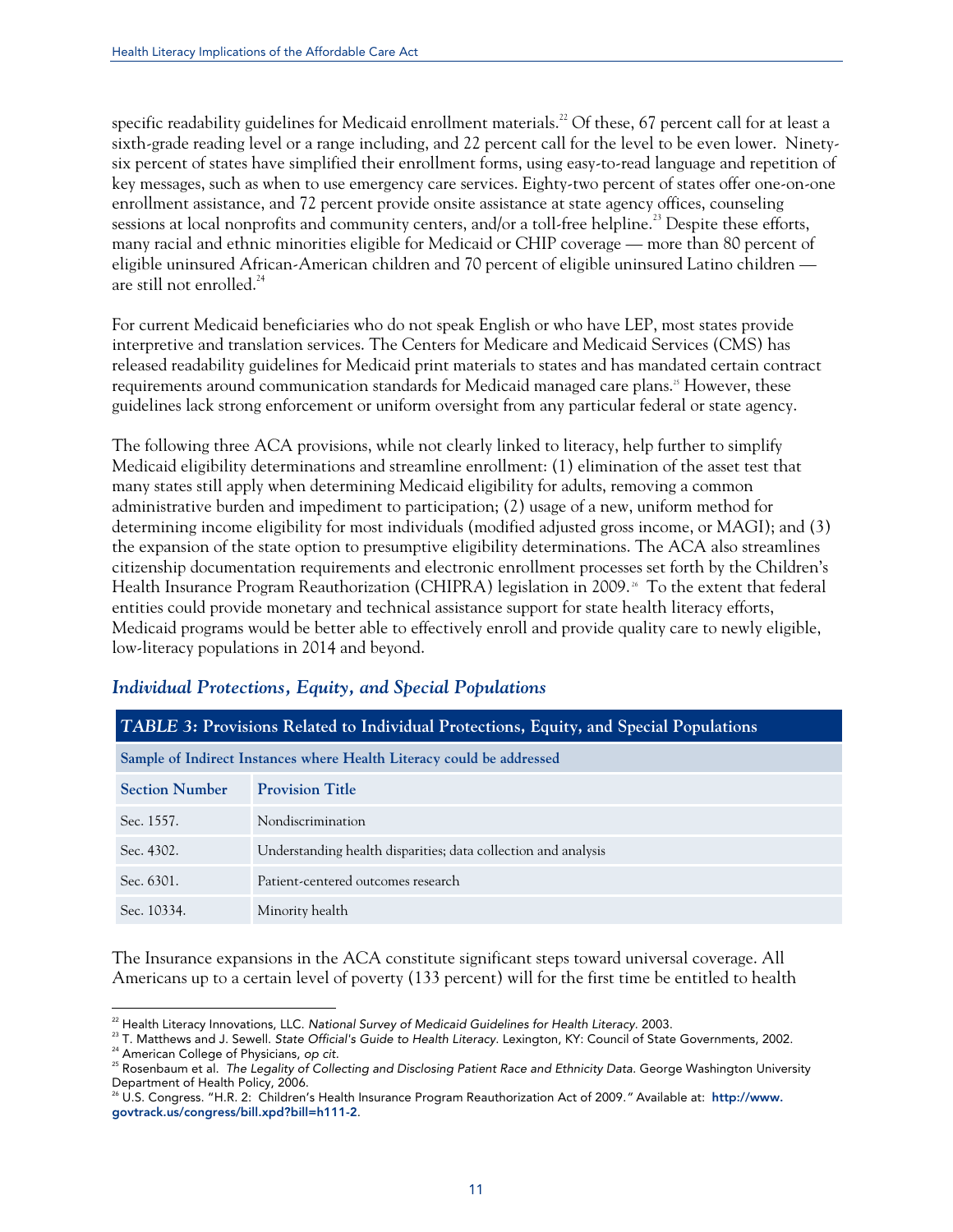insurance. Protecting these lower-income individuals' right to health care is important to the successful implementation of the ACA. The law references the Civil Rights Act, the Education Amendments Act, the Age Discrimination Act, and the Rehabilitation Act. Section 1557's Non-Discrimination provision prevents exclusion of an individual from participation in or denial of benefits under any health program or activity.

The ACA also provides consumers with significant new protections, including the ability to choose a health plan that best suits their needs, to appeal a plan's denial of coverage for needed services, and to select an available primary care provider of their choosing. Health plans are now required to communicate these patient protections in media that are "culturally and linguistically appropriate," and by extension, readable for those with low literacy levels. This term is used seven times in the legislation, including in references to: federal oral health and nutrition education programs; clinical depression centers of excellence; workforce training curricula; and the need for patient-centered delivery models to be culturally competent, i.e. sensitive to the beliefs, values, and cultural mores that influence how health care information is shared and received by individuals. Prior efforts of the HHS' Office of Civil Rights to set compliance standards for language aimed to improve access for those who have LEP and are already providing related regulations. But, there is no language in the ACA instructing this body or others to oversee the new "culturally and linguistically appropriate" obligations.

ACA law also requires the collection and reporting of data on race, ethnicity, sex, primary language, and disability status by all federally conducted and supported health care and public health programs (e.g., Medicare, Medicaid), activities, and surveys (including surveys conducted by the Bureau of Labor Statistics and the Bureau of the Census). It also urges the HHS to strengthen existing requirements that state Medicaid agencies collect race, ethnicity, and language data. The law specifies that existing Office of Management and Budget standards must be used, at a minimum, for recording race and ethnicity, and instructs the HHS to issue new standards for measuring sex, primary language, and disability status.

In 2000, the Office of Minority Health (OMH) developed National Standards on Culturally and Linguistically Appropriate Services (CLAS) to provide a common understanding and consistent definitions of culturally and linguistically appropriate services in health care. These standards were intended to be a practical framework for providers, payers, accreditation organizations, policymakers, health administrators, and educators. Post-reform health literacy efforts should make use of this resource, particularly since the OMH is gaining additional recognition in the law. The ACA establishes an OMH in every major agency within the HHS: AHRQ, CDC, CMS, FDA, Health Resources and Services Administration (HRSA), and Substance Abuse and Mental Health Services Administration (SAMHSA). These offices will be charged with evaluating the effectiveness of federal programs and targeted research to meet the needs of minority populations. Similarly, a newly created Patient Centered Outcomes Research Institute is tasked with conducting comparative effectiveness research, and ensuring that subpopulations, particularly communities of color, are represented in research designs.

The ACA's disparities agenda includes additional measures to support the rights and unique needs of certain populations. These include standardizing complaint forms for patients in nursing facilities; improving quality of care and protections for those in long-term care institutions; expanding aging and disability resource centers; providing dementia prevention and abuse training for personnel working in geriatric mental health; supporting pregnant and parenting teens and women through health care, social, and educational assistance; and appropriating funds for the Indian Health Care Improvement  $Act$ , $i$ <sup>n</sup> which supports the growth of the Native American health care force and innovative delivery models for

<sup>-</sup> $^{27}$  U.S. Congress. "S.1790: Indian Health Care Improvement Reauthorization and Extension Act of 2009." Dorgan, B. Available at: http://www.govtrack.us/congress/bill.xpd?bill=s111-1790.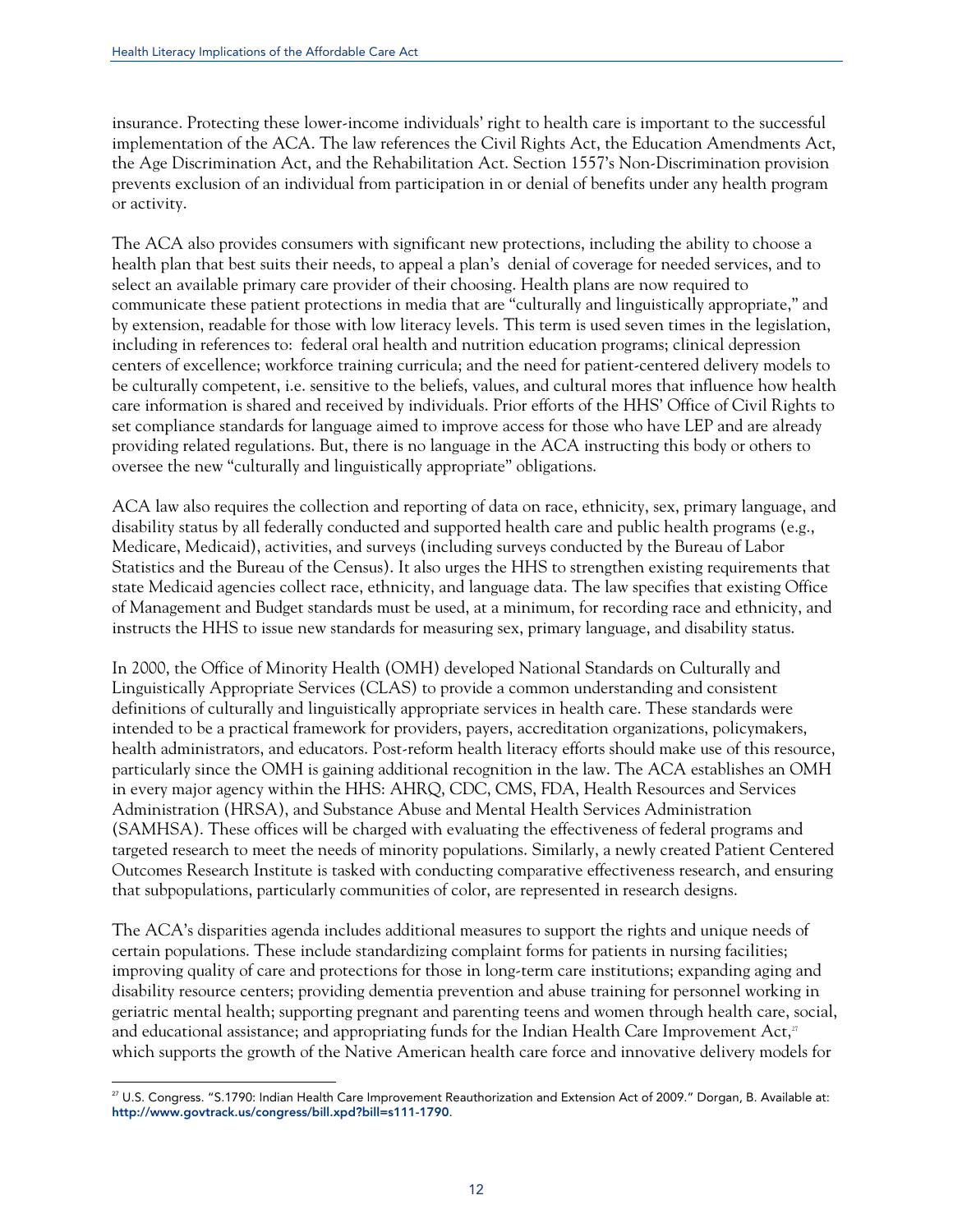rural populations and tribal organizations. Again, however, these provisions make no explicit link to health literacy.

#### *Workforce Development*

| TABLE 4: Provisions Related to Workforce Development                  |                                                                                                                                                      |  |
|-----------------------------------------------------------------------|------------------------------------------------------------------------------------------------------------------------------------------------------|--|
| <b>Section Number</b>                                                 | <b>Provision Title</b>                                                                                                                               |  |
| <b>Direct Mentions of Health Literacy</b>                             |                                                                                                                                                      |  |
| Sec. 5301                                                             | Training in family medicine, general internal medicine, general pediatrics, and physician assistantship                                              |  |
| Sample of Indirect Instances where Health Literacy could be addressed |                                                                                                                                                      |  |
| Sec. 5205                                                             | Allied health workforce recruitment and retention program                                                                                            |  |
| Sec. 5307                                                             | Cultural competency, prevention, and public health and individuals with disabilities training                                                        |  |
| Sec. 5313                                                             | Grants to promote the community health workforce                                                                                                     |  |
| Sec. 5402                                                             | Health professions training for diversity                                                                                                            |  |
| Sec. 5403                                                             | Interdisciplinary, community-based linkages                                                                                                          |  |
| Sec. 5507                                                             | Demonstration project to address health professions workforce needs; extension of family-to-family<br>health information centers                     |  |
| Sec. 5606                                                             | State grants to health care providers who provide services to a high percentage of medically<br>underserved populations or other special populations |  |

Within the next 40 years, people of color will make up the majority of the U.S. population.<sup>28</sup> Insurance reforms and expansion of coverage will bring to providers' offices new socially, culturally, and linguistically diverse patient populations, many of which are likely to have limited experience with the health system, difficulty communicating with practitioners, and complex conditions that require effective self-management. There will be increased onus on health care providers and their delivery system partners to be sensitive to the nuanced needs and potential limitations of their patient populations. Not doing so could have major consequences for the patient's health, the physician's performance, and the payer's pocketbook.

Effectively communicating with low-literate patients is not an arcane skill: a survey of Federally Qualified Health Centers, free clinics, and migrant health facilities found that when clinicians use plain language, illustrations, and "talk back" methods, patient understanding, compliance, and trust are greatly improved.<sup>29</sup> As it stands today, however, physicians are given little training in this area during the course of their medical education, $^*$  and professionals who do receive a modicum of training in this vein community health workers and nurses, case managers, and public health specialists, for example — lack recognition, funding, and inclusion in most physician-led delivery teams. Other system issues such as pressure on provider time, use of singular modes of communication, and cultural mismatch between provider and patient also contribute to subpar delivery of health care services to low-literate patients.<sup>31</sup>

<sup>1</sup> <sup>28</sup> U.S. Census Bureau. "Projected Population of the United States, by Race and Hispanic Origin: 2000 to 2050." Available at:<br>http://www.census.gov/ipc/www/usinterimproj/natprojtab01a.pdf.

<sup>&</sup>lt;sup>29</sup> Barrett S.E et al. *Health Literacy Practices in Primary Care Settings: Examples from the Field. The Commonwealth Fund, 2008.<br><sup>30</sup> American College of Physicians. <i>Racial and Ethnic Disparities in Health Care, Updated* Physicians, 2010.

 $^{\rm 31}$  M.K. Paasche-Orlow, D. Schillinger, S.M. Green, and E.H. Wagner. "How Healthcare Systems can Begin to Address the challenge of Limited Literacy. *Journal of General Internal Medicine,* 21(8): 884–887 (2006).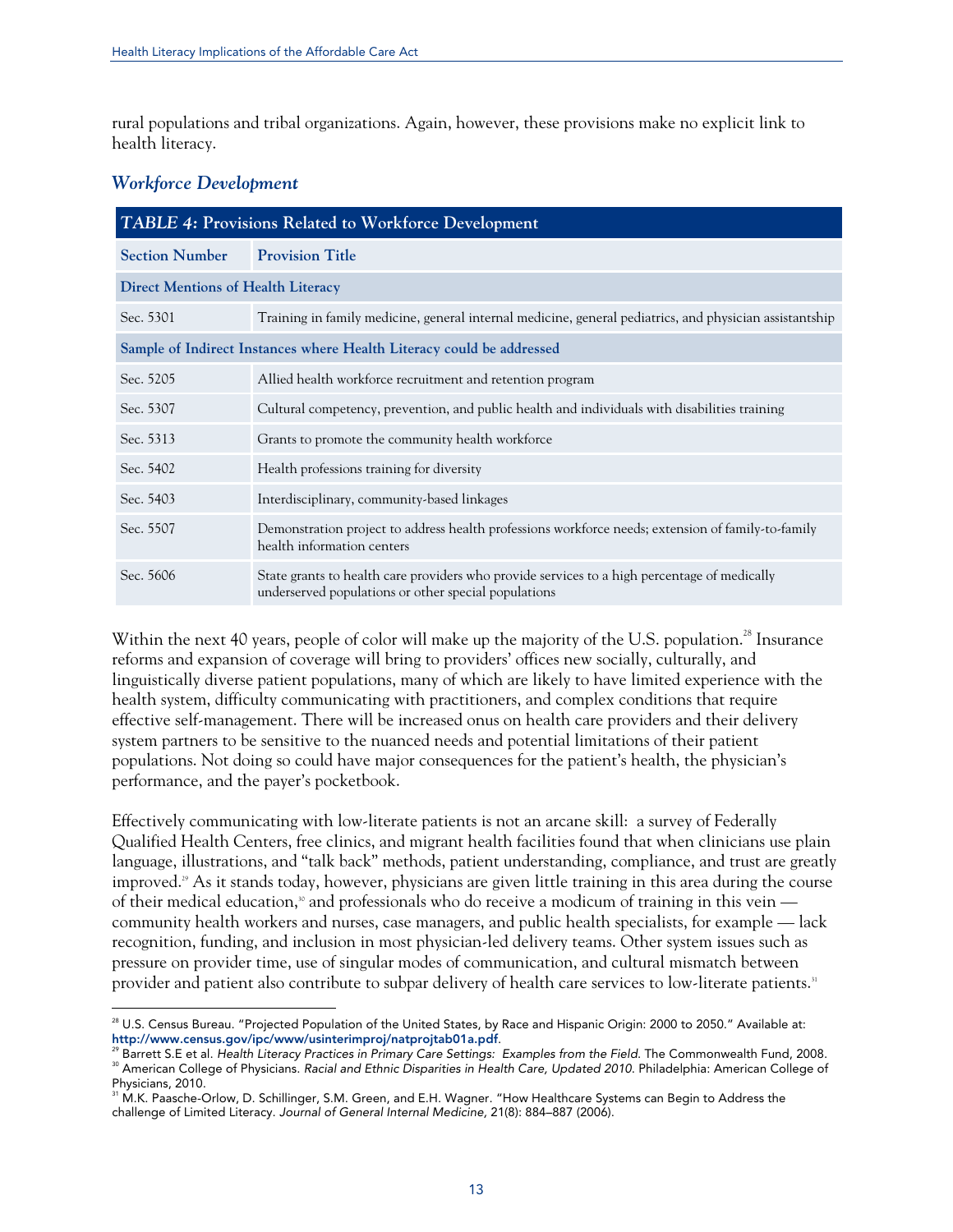Appropriately, the ACA legislation pushes for improvement in the education and communications skills of a wide range of health provider types, positioning workforce development as an important lever for establishing health care equity across diverse patient populations.

The ACA provides scholarships, grants, and loan repayment programs for health care professionals in medical fields such as primary care and mental health; offers continuing education support for those who serve minority, rural, and special populations; and improves medical school and health professions curricula in the areas of cultural competency and disabilities training. The ACA also seeks to increase the racial/ethnic diversity of health practitioners through educational grants and loan programs, and widens the array of professional and para-professionals available to patients through funding for training of community health workers, nurses, geriatric specialists, adolescent mental health providers, home care aides, and others.

Only one of these provisions — the primary care provider workforce training awards — explicitly mentions the term health literacy. But, other language related to cultural and linguistic appropriateness appears frequently, particularly as a condition of eligibility for the workforce grant opportunities.

## *Health Information*

| <b>TABLE 5: Provisions Related to Health Information</b>              |                                                                                                          |  |
|-----------------------------------------------------------------------|----------------------------------------------------------------------------------------------------------|--|
| <b>Section Number</b>                                                 | <b>Provision Title</b>                                                                                   |  |
| <b>Direct Mentions of Health Literacy</b>                             |                                                                                                          |  |
| Sec. 3507                                                             | Presentation of prescription drug benefit and risk information                                           |  |
| Sample of Indirect Instances where Health Literacy could be addressed |                                                                                                          |  |
| Sec. 3305                                                             | Improved information for subsidy eligible individuals reassigned to prescription drug and<br>MA-PD Plans |  |
| Sec. 3503                                                             | Grants to implement medication management services in treatment of chronic disease                       |  |
| Sec. 4205                                                             | Nutrition labeling of standard menu items at chain restaurants                                           |  |
| Sec. 10328                                                            | Improvement in Part D medication therapy management (MTM) programs                                       |  |

While the average piece of health care information is written at a 10th-grade reading level, the average American reads at only a fifth-grade level.<sup>32</sup> Numerous studies show that those with limited health literacy skills are at increased risk of misunderstanding medical information on product labels, manuals, package inserts, and nutrition labels.<sup>3334</sup>

The ACA provisions on nutrition labeling, the presentation of prescription drug information, and medical management assistance are welcome. These provisions do not mandate health system-wide standards but recommend small-scale changes and building an evidence base for future implementation. They constitute an important step in acknowledging that health information, which is often dense, technical, and jargon-filled, must be digestible to the diverse consumers who are trying to use it.

<sup>-</sup>32 Rosales. "Are Adequate Steps Being Taken to Address Health Literacy in this Country?" *Managed Care Outlook,* 23(11), June 1, 2010.

<sup>&</sup>lt;sup>33</sup> Institute of Medicine. *Preventing Medication Errors: The Quality Chasm Series.* National Academies Press, 2006.<br><sup>34</sup> B.D. Weiss, M.Z. Mays, et al, "Quick Assessment of Literacy in Primary Care: The Newest Vital Sign. *(2005)*, 3:514-522.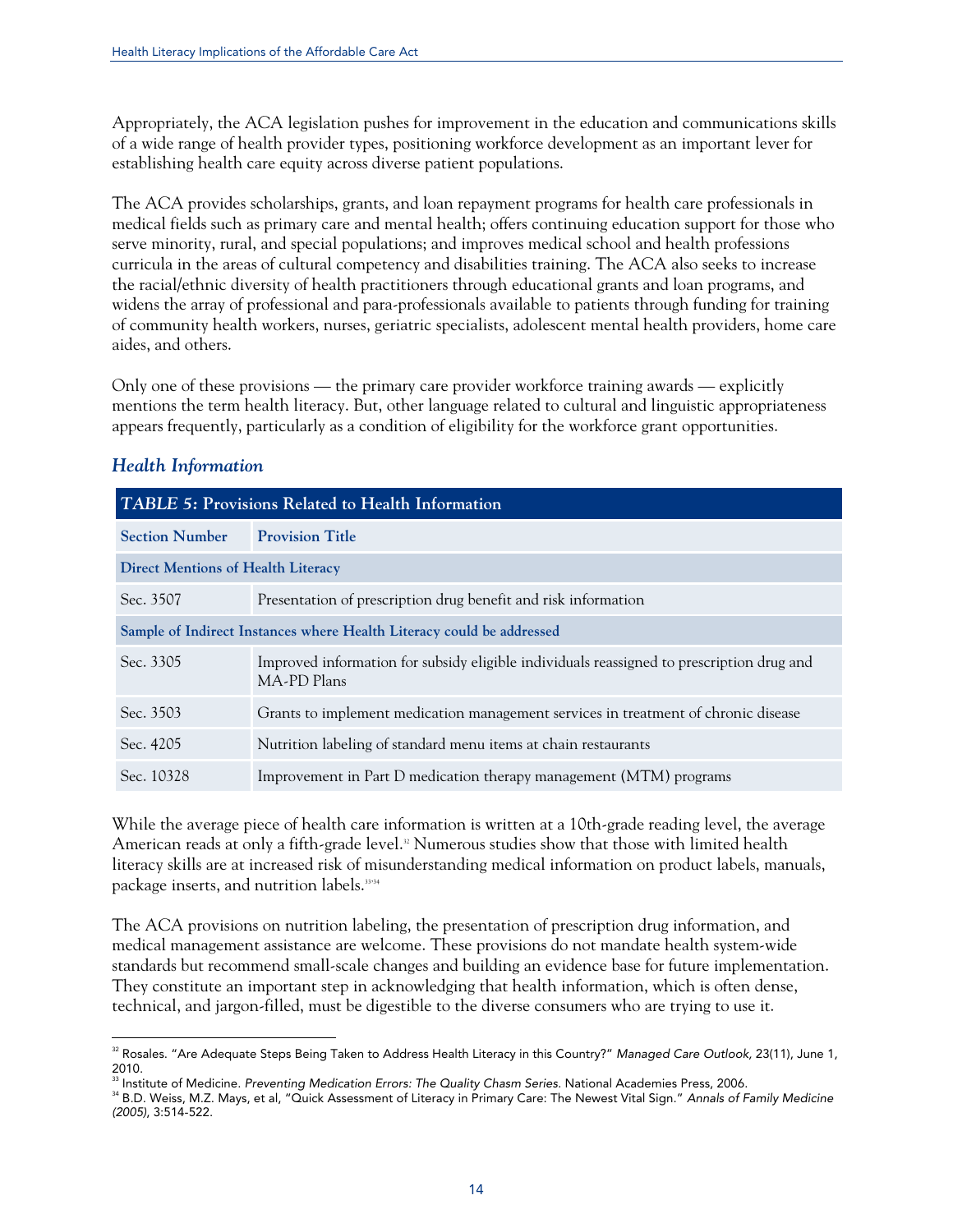For example, due to the high national prevalence of cardio-metabolic conditions, consumers have a greater need to read and interpret labels that provide information on sugar, fat, salt, and cholesterol content. Difficulties in understanding nutrition information are heightened for those with "basic" and "below basic" levels of literacy.<sup>35</sup> These individuals have trouble finding pieces of information or numbers in a lengthy text, integrating multiple pieces of information in a document, or finding two or more numbers in a chart and performing a calculation.<sup>36</sup>

Elders and others with multiple chronic conditions are often given prescriptions for numerous medications by a mix of physical health and mental health providers, who may not communicate with each other about their prescription practices. This places the onus of medication reconciliation on the patient, whose literacy and numeracy skills might be compromised.

Complications around choice of plan eligibility and prescription drug reimbursement add other challenges for Part D Medicare beneficiaries. ACA provisions call for improved information for subsidyeligible individuals reassigned to prescription drug and MA-PD plans, and put into place medication management programs for Part D seniors and chronic disease patients. These should help vulnerable beneficiaries with their health information demands. To be effective, these efforts should also focus on the verbal communications used by providers, pharmacists, and other dispensers of medication, to ensure that patients understand medication dosage, schedules, side effects and safety precautions.

Given the increasing presence of information technology in health communications, delivery and management, it will be important that this medium be accessible to low-literate, and low computerliterate users in particular. In several instances, the ACA promotes the use of the internet and web-based tools to disseminate health information and to communicate federal activities to a diverse consumer population. Some of these include:

- The "ombudsman" portal to facilitate enrollment into public and publicly subsidized insurance programs and the exchange;
- A website recommending prevention practices for specified chronic diseases and conditions;
- A web-based tool to create personalized prevention plans; and
- An internet portal for consumers to access health risk assessment tools.

Those designing these media should look to resources like the *Health Literacy Online Guide*,<sup>37</sup> a researchbased how-to module developed by the HHS' Office of Disease Prevention and Health Promotion (ODPHP) to guide administrators, providers, and educators seeking to present information to lowliteracy Americans using the web.

In terms of promoting the meaningful use of electronic health records (EHRs), there is little in the ACA that speaks to health literacy. However, health literacy advocates might note relevant requirements in the American Recovery and Reinvestment Act  $(ARRA)$ <sup>38</sup> legislation: (1) patients must be provided timely access (within 96 hours) to their electronic health information; (2) the EHR should be used to

<sup>-</sup><sup>35</sup> The Joint Commission. *What did the Doctor Say?: Improving Health Literacy to Protect Patient Safety. Joint Commission, 2007*<br><sup>36</sup> Berkman et al, *op cit.* 

<sup>37</sup> U.S. Department of Health and Human Services, Office of Disease Prevention and Health Promotion. *Health Literacy Online: A Guide to Writing and Designing Easy-to-Use Health Web Sites.* Washington, D.C., 2010. Available at: http://www.health.gov/healthliteracyonline/.

<sup>38</sup> U.S. Congress. "H.R.1: American Recovery and Reinvestment Act of 2009." Obey, D. Available at: http://www.govtrack.us/ congress/bill.xpd?bill=h111-1.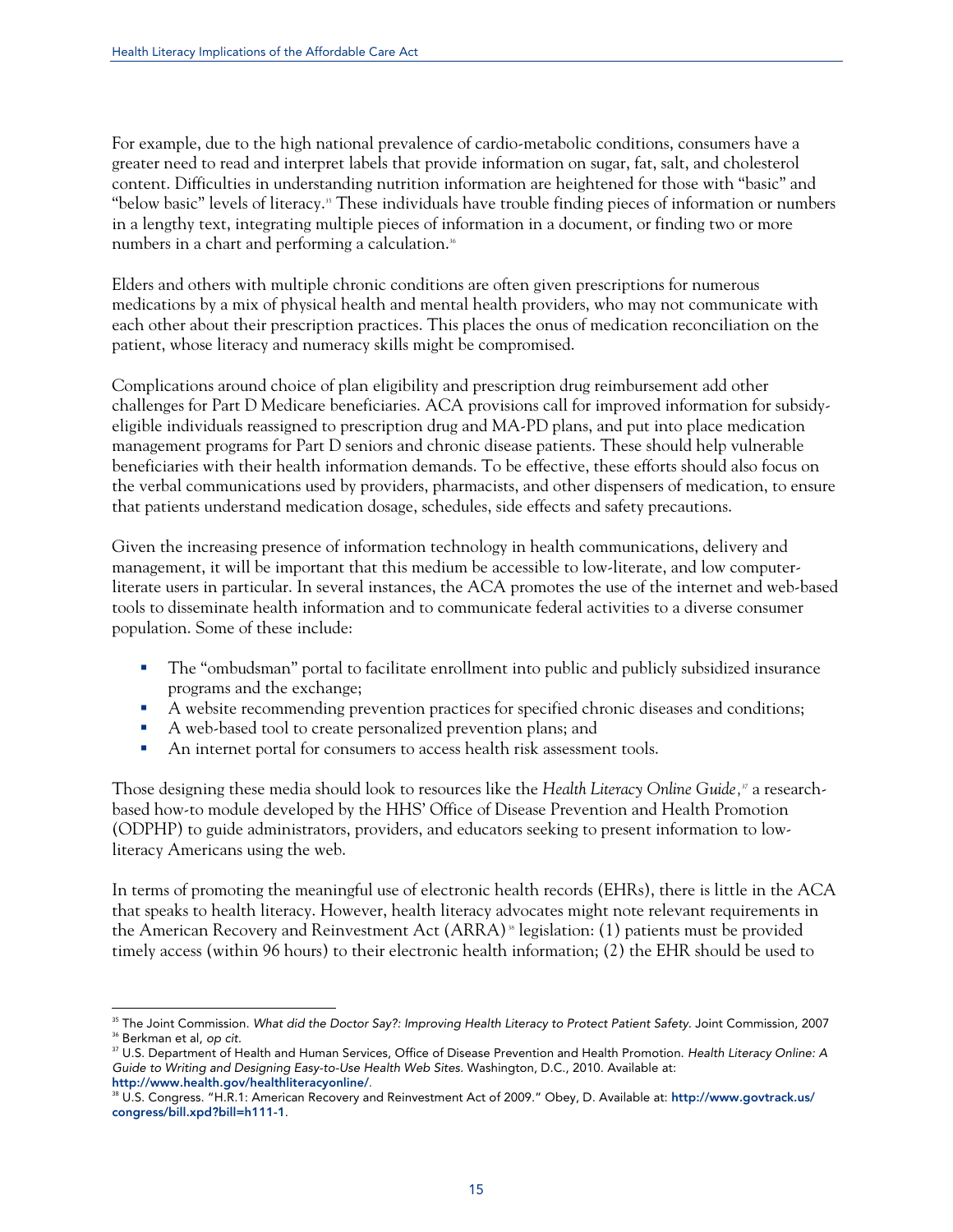identify and provide patient-specific education resources; and (3) health care providers using an EHR must collect race and ethnicity data on their patients, using the OMB's classification standards.

| TABLE 6: Provisions Related to Public Health, Health Promotion, and Prevention & Wellness |                                                                                                  |  |
|-------------------------------------------------------------------------------------------|--------------------------------------------------------------------------------------------------|--|
| <b>Section Number</b>                                                                     | <b>Provision Title</b>                                                                           |  |
| Sec. 2951                                                                                 | Maternal, infant, and early childhood home visiting programs                                     |  |
| Sec. 2953                                                                                 | Personal responsibility education                                                                |  |
| Sec. 4001                                                                                 | National Prevention, Health Promotion and Public Health Council                                  |  |
| Sec. 4002                                                                                 | Prevention and Public Health Fund                                                                |  |
| Sec. 4003                                                                                 | Clinical and Community Preventive Services                                                       |  |
| Sec. 4004                                                                                 | Education and outreach campaign regarding preventive benefits                                    |  |
| Sec. 4102                                                                                 | Oral healthcare prevention activities                                                            |  |
| Sec. 4103                                                                                 | Medicare coverage of annual wellness visit providing a personalized prevention plan              |  |
| Sec. 4107                                                                                 | Coverage of comprehensive tobacco cessation services for pregnant women in Medicaid              |  |
| Sec. 4108                                                                                 | Incentives for prevention of chronic diseases in Medicaid                                        |  |
| Sec. 4201                                                                                 | Community transformation grants                                                                  |  |
| Sec. 4202                                                                                 | Healthy Aging/Living Well for Medicare                                                           |  |
| Sec. 4206                                                                                 | Demonstration project concerning individualized wellness plan                                    |  |
| Sec. 4303                                                                                 | CDC and employer-based wellness programs                                                         |  |
| Sec. 4306                                                                                 | Funding for childhood obesity demonstration project                                              |  |
| Sec. 10408                                                                                | Grants for small businesses to provide comprehensive workplace wellness programs                 |  |
| Sec. 10413                                                                                | Young women's breast health awareness and support of young women diagnosed with breast<br>cancer |  |
| Sec. 10501                                                                                | National diabetes prevention program                                                             |  |

## *Public Health, Health Promotion, and Prevention & Wellness*

ACA establishes a comprehensive framework for federal, community-based public health activities, including a coordinating council, a national strategy, and a national education and outreach campaign. The legislation also addresses prevention and wellness at state, community, clinic, and organizational levels. Specifically, it:

- Expands coverage of clinical preventive services under Medicare, Medicaid, and private health insurance;
- Encourages the development and expansion of personalized wellness programs by employers and insurers;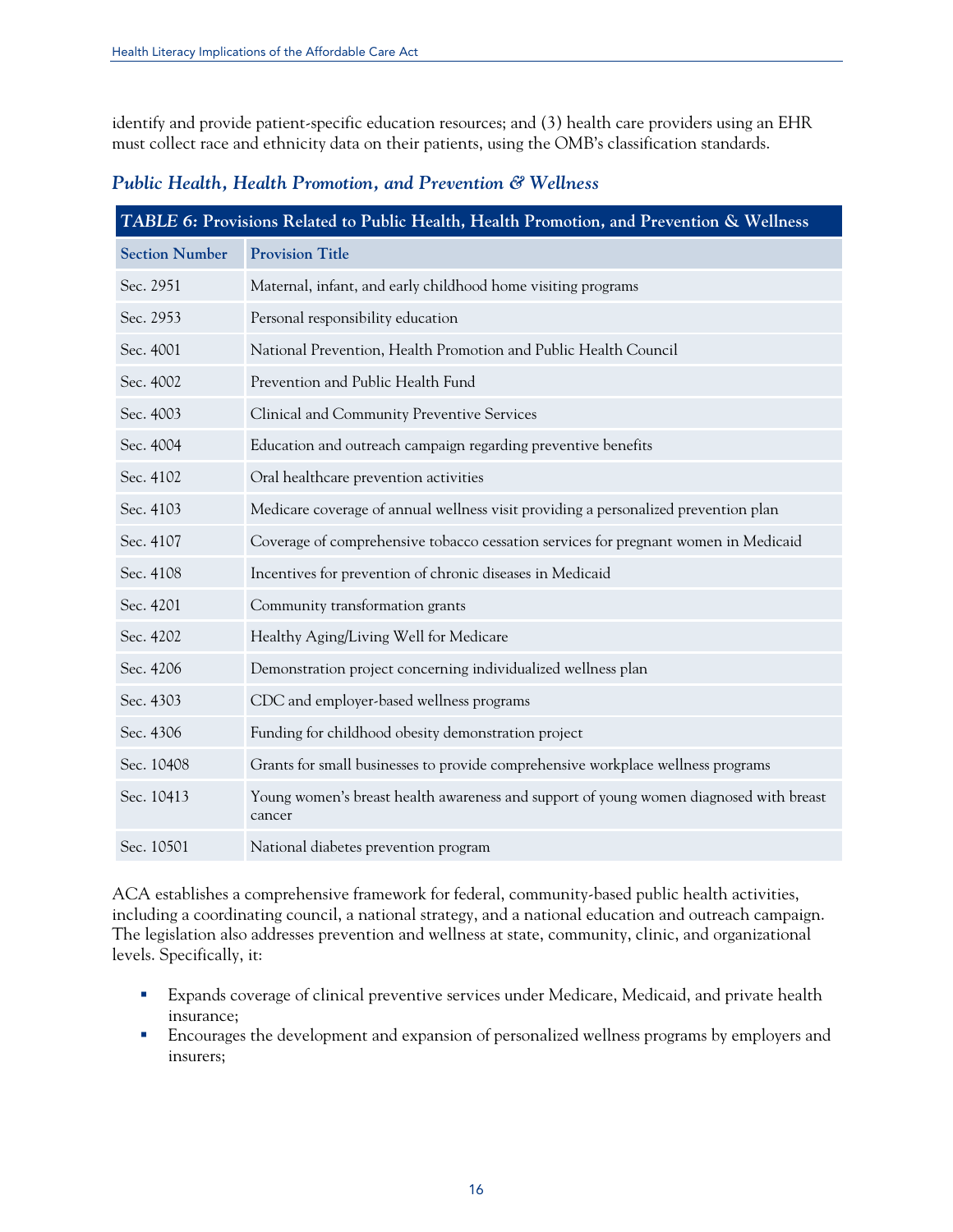- Expands federal grantmaking and other public health activities directed at the prevention of disease risk factors such as obesity and tobacco use, with a focus on community transformation; and
- Supports evidence review processes to determine whether specific clinical (e.g. cancer screenings) and community-based prevention interventions (e.g. media campaigns) are effective.

Notably, the large national outreach and education undertaking to be led by the HHS and CDC under Sec. 4004 will include a science-based media campaign; a chronic disease website to educate consumers; a web-based tool for individuals to create personalized prevention plans; and an internet portal with health risk assessment tools developed by academic entities. In addition, each state must design a public awareness campaign to educate Medicaid enrollees about the availability and coverage of preventive services, such as obesity-reduction programs for children and adults. To be successful, these communication efforts should include the use of multiple media streams to reach diverse populations.

ACA also requires Medicaid health plans to cover tobacco cessation counseling and drug therapy for pregnant women. States that include a package of recommended preventive services (as set by the U.S. Preventive Services Task Force) for Medicaid-eligible adults will receive an enhanced federal match. Medicare Part B will be required to cover personalized prevention services for elders, including chronic disease testing and treatment, medication reconciliation, cognitive impairment assessments, and tailored wellness guidance. Other related programs authorized in the ACA that promote prevention and target specific populations or health gap areas include: a national oral health education campaign; early mother-child visiting programs; teenage personal responsibility grants; the pregnancy assistance fund; a national diabetes prevention program; childhood obesity-reduction initiatives; and centers for excellence in depression. These programs will address health literacy to the extent that they are attentive to issues of information usability, consumer engagement and cultural competency.

Although competencies around emergency preparedness and infectious disease are not a notable part of ACA's public health provisions, they should not be ignored during the implementation of national and community-based public health efforts. For example, individuals with compromised health literacy are likely less equipped to receive pertinent information or act expeditiously in the face of environmental disasters and pandemic disease outbreaks.<sup>3940</sup>

Being healthy or learning how to become and stay healthy requires substantial self-activation, resources, willpower, and lifestyle modification. These are challenging for any patient, let alone one with low health literacy, who may encounter other structural barriers to good health. Such obstacles may include substandard housing; transportation difficulty; low job availability; poor educational opportunities; higher exposure to environmental toxins; involvement with violence and criminal justice; discrimination and socio-cultural marginalization; and limited access to fresh, healthy foods. These social problems and the circumstances of "place" have been shown to have a significant impact on the health of the underserved, many of whom also face low literacy.<sup>4142</sup>

<sup>1</sup>  $^{39}$  C. Zarcadoolas, J. Boyer, A. Krishnaswami, and A. Rothenberg (2007). "How Usable are Current GIS Maps: Communicating Emergency Preparedness to Vulnerable Populations?" Journal of Homeland Security and Emergency Management, 2007.<br><sup>40</sup> C. Zarcadoolas, A. Pleasant, and D.S.Greer. Advancing Health Literacy: A Framework for Understanding and

Francisco: Jossey-Bass, 2006.

<sup>41</sup> B. Smedley. *Building Stronger Communities for Better Health: Moving from Science to Policy to Practice.* Presentation at IOM Workshop, 2010.

<sup>42</sup> Andrulis et al. *Patient Protection and Affordable Care Act: Advancing Health Equity for Racially and Ethnically Diverse Populations*. Joint Center for Political and Economic Studies. Washington DC, July 2010.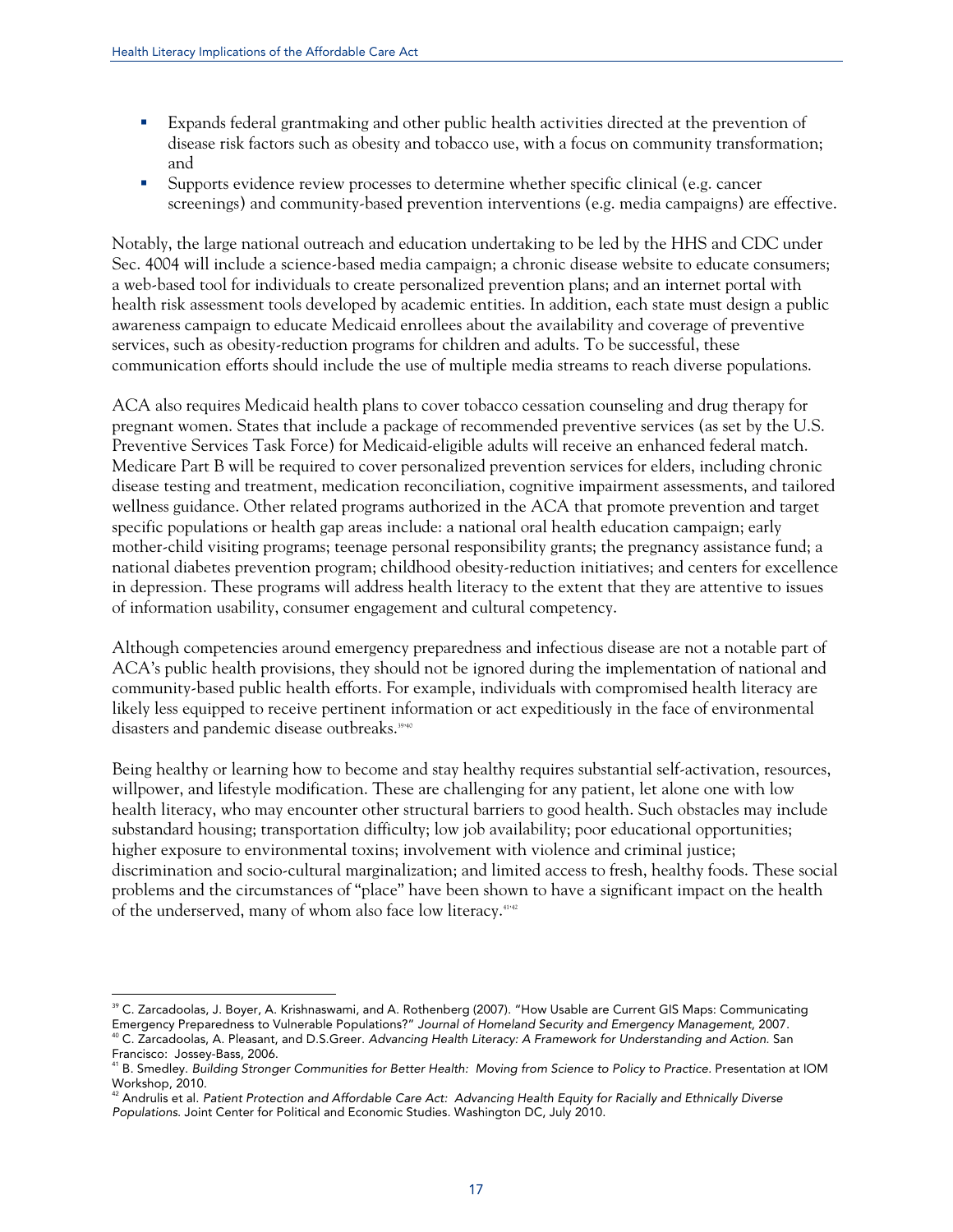| TABLE 7: Provisions Related to Innovations in Quality and the Delivery and Costs of Care |                                                                                                         |  |
|------------------------------------------------------------------------------------------|---------------------------------------------------------------------------------------------------------|--|
| <b>Section Number</b>                                                                    | <b>Provision Title</b>                                                                                  |  |
| <b>Direct Mentions of Health Literacy</b>                                                |                                                                                                         |  |
| Sec. 3501                                                                                | Health care delivery system research; quality improvement technical assistance                          |  |
| Sec. 3506                                                                                | Program to facilitate shared decision-making                                                            |  |
| Sample of Indirect Instances where Health Literacy could be addressed                    |                                                                                                         |  |
| Sec. 2703                                                                                | State option to provide health homes for enrollees with chronic conditions                              |  |
| Sec. 3011                                                                                | National strategy                                                                                       |  |
| Sec. 3012                                                                                | Interagency Working Group on Health Care Quality                                                        |  |
| Sec. 3013                                                                                | Quality measure development                                                                             |  |
| Sec. 3014                                                                                | Quality measurement                                                                                     |  |
| Sec. 3015                                                                                | Data collection; public reporting                                                                       |  |
| Sec. 3021                                                                                | Establishment of Center for Medicare and Medicaid Innovation within CMS                                 |  |
| Sec. 3502                                                                                | Grants or contracts to establish community health teams to support the patient-centered<br>medical home |  |
| Sec. 3510                                                                                | Patient navigator program                                                                               |  |
| Sec. 10331                                                                               | Public reporting of performance information                                                             |  |
| Sec. 10333                                                                               | Community-based collaborative care networks                                                             |  |

#### *Innovations in Quality and the Delivery and Costs of Care*

There is no dearth of provisions in the ACA focused on improving health care quality and reducing avoidable costs. The legislation identifies patient-centeredness, safety, efficiency, and equity as both vehicles for and by-products of the quality effort. Except for two mentions of health literacy in provisions regarding shared decision-making programs and dissemination of delivery system research, health literacy is not explicitly featured in the bill's language on quality. However, adults with low health literacy average six percent more hospital visits, remain in the hospital two days longer and have annual health care costs four times higher than those with proficient health literacy skills.<sup>43</sup> As such, literacy should be a core consideration in discussions of quality improvement, health delivery redesign, and cost-reduction.

The legislation uses three broad mechanisms to address quality: (1) a national approach that identifies an umbrella strategy, establishes a federal-level, inter-agency quality workgroup, sets an agenda for measurement, and develops metrics; (2) delivery system redesign through efforts targeting improved care coordination and new patient-centered care models such as the medical home; and (3) the reduction of cost through increased payer and provider accountability across private and public programs (e.g., payfor-performance incentives and value-based purchasing structures).

<sup>-</sup>43 Partnership for Clear Health Communication at the National Patient Safety Foundation. *What is Health Literacy?* Ask Me 3*.*  Available at: http://www.npsf.org/askme3/PCHC/what\_is\_health.php.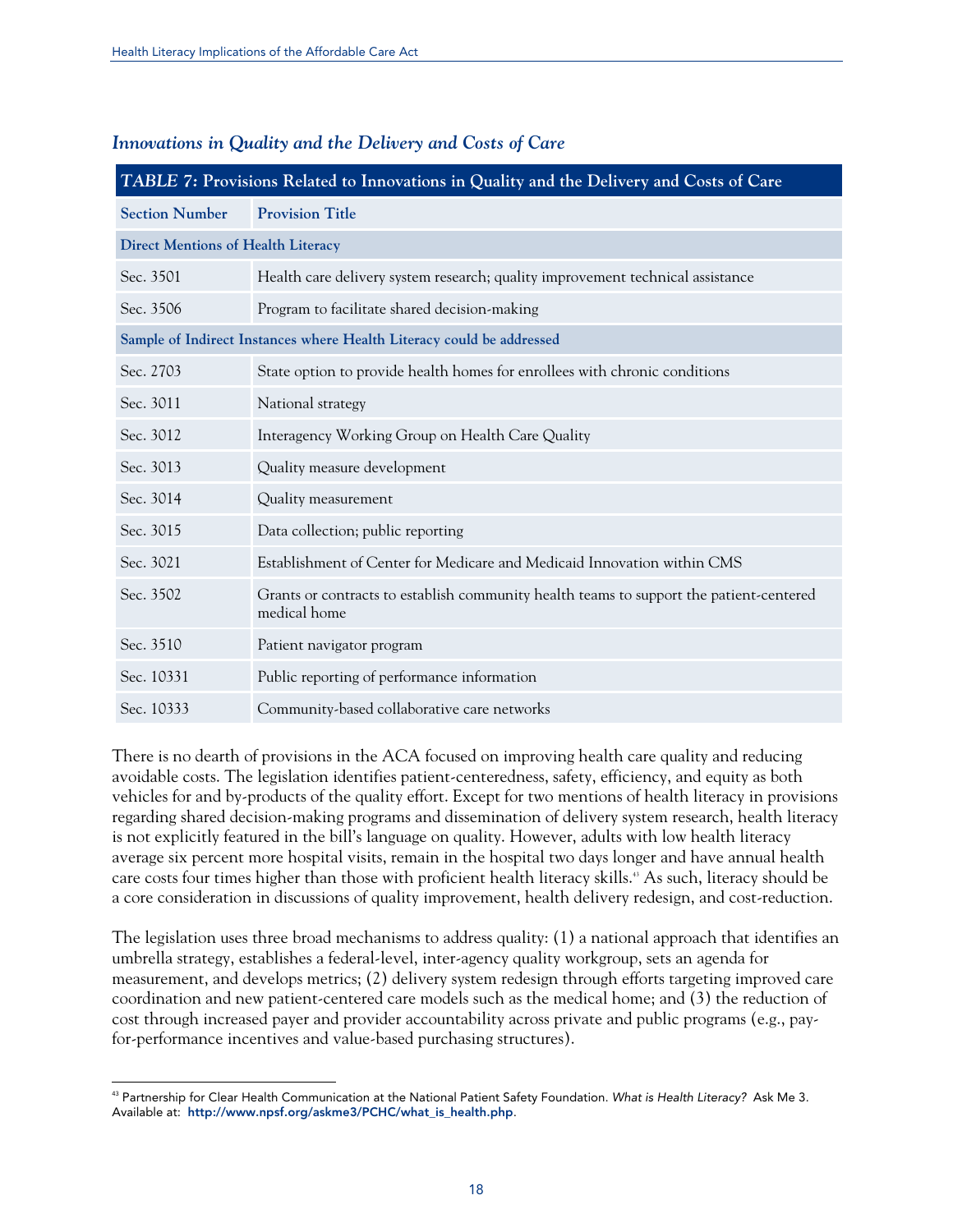Health literacy issues should ideally be represented in the ACA-mandated inter-agency quality workgroup to be convened by the President, and in the development of the national quality strategy (i.e., readability standards for all federal health program communications). Quality measure development and endorsement efforts that will be spearheaded by AHRQ and CMS should gauge national health literacy trends and their implications, as well as explore how new measures that identify and stratify low-literacy risk groups can be used to improve care at the community, provider, plan, and hospital levels. The support for public reporting mechanisms in ACA may also provide consumers with better, more readable information about the performance of their health system, enabling more informed health care choices.

Many of the objectives of quality improvement — avoiding waste in the system; reducing the over- and underuse of medications, diagnostic tests, and therapies; and improving patient safety — depend on the patient's ability to be an informed and active player in his or her care. For low-literate populations, interacting with physicians, complying with medical guidance, and managing the disparate demands of multiple providers in fragmented delivery systems is that much more challenging.

Other ACA components that ensure patient-centeredness, such as the shared decision-making program and patient navigator services, should also resonate with health literacy advocates. Regional collaborative networks, primary care extension hubs, health homes in Medicaid, and community health teams to support the medical home would all be strengthened by concerted attention to patients with low literacy, particularly those managing complex, co-morbid physical and mental health conditions. Estimates suggest that 75 percent of those with chronic conditions have low health literacy.<sup>44</sup>

One of the most promising windows of opportunity among the quality-oriented provisions is the newly created Center for Medicare and Medicaid Innovation (CMI) within CMS. CMI will fund demonstration programs that research, test, and expand innovations in payment and delivery system improvement pilots. Given the prevalence of low literacy among individuals in publicly financed care, particularly people with disabilities in Medicaid and those dually eligible for Medicaid and Medicare,<sup>45</sup> this could be a prime opportunity to test health literacy innovations among high-risk populations such as pregnant women or elders with multiple medications. Such demonstrations could convey to federal and state policymakers the mediating power of health literacy to improve quality and reduce costs. This could also help demonstrate the business case for further investments in health literacy by health plans and accountable care organizations serving these populations.

Given the evidence base around populations disproportionately affected by low health literacy, Medicaid, Medicare, and Veterans Administration programs may present the best targets of opportunity for making the case. The Veterans Administration is a closed system with considerable data capacity, but might pose problems for generalizability; while Medicare is still largely a fee-for-service system, which provides few leverage points for concerted action. The 7.5 million individuals dually enrolled in Medicaid and Medicare could benefit from health literacy interventions given their age and complex health needs, but these "duals" are generally not in integrated care management programs that have enormous incentives to prevent the exacerbation of illness and disability associated with low health literacy. However, 71 percent of Medicaid's 60 million beneficiaries are enrolled in managed care;<sup>46</sup> as the nation's largest purchaser of health care, Medicaid could use its leverage to promote innovations in this arena. Medicaid managed care organizations already have the incentives to address health literacy, especially for those with complex conditions. But, to date, none have demonstrated using readily

<sup>-</sup>44 Hsu. *The Health Literacy of U.S. Adults Across GED Credential Recipients, High School Graduates, and Non–High School Graduates.* American Council on Education. GED Testing Service, 2008.

<sup>&</sup>lt;sup>46</sup> Centers for Medicare and Medicaid Services, U.S. Department of Health and Human Services. "Medicaid Managed Care Penetration Rates by State as of June 30, 2008." Special data request, August 2009.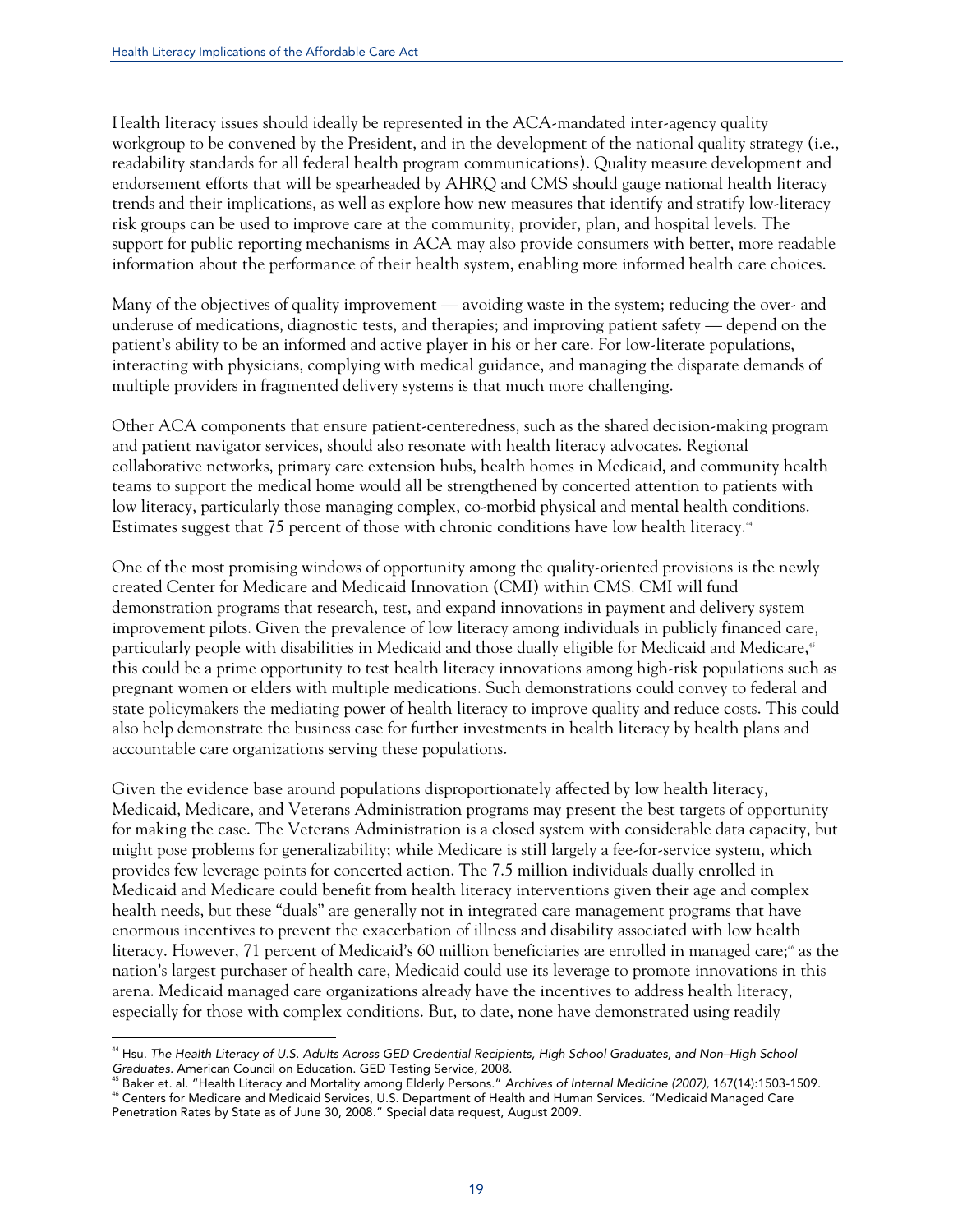available and easy-to-administer literacy assessment tools (e.g., the short TOHFLA) to: 1) identify and stratify a high-risk population with low literacy skills, and 2) design interventions to support health management and consequently avoid costly exacerbations, hospitalizations and institutionalizations.

### **Best Practices: "What Are My Medi-Cal Choices?"**

Health Research for Action (HRA), a center at UC Berkeley's School of Public Health, was funded by the California Department of Health Care Services (DHCS) to create easy-to-read and understandable information for seniors and people with disabilities on Medi-Cal, about their Medi-Cal choices. This specific population could choose between Regular Medi-Cal (also known as Fee for Service) and Medi-Cal Managed Care Plans. The goals of this project were to:

- 1. Use participatory research to develop a guidebook that informed seniors and people with disabilities on Medi-Cal about their unique Medi-Cal choices.
- 2. Promote informed choice between Medi-Cal fee for service and Medi-Cal Managed Care delivery systems.

HRA conducted extensive formative research to understand how seniors and people with disabilities learn and make decisions about their Medi-Cal delivery options. Findings informed HRA's development of a draft consumer guidebook called "What Are My Medi-Cal Choices?" in English, Spanish, and Chinese. The formative research used a participatory model where beneficiaries and other stakeholders were consulted in the content and layout of the guidebook. HRA conducted 51 key informant interviews with stakeholders as well as extensive qualitative research with Medi-Cal beneficiaries including 24 one-on-one interviews, 18 focus groups, and 36 one-on-one usability tests. This formative research was conducted in English, Spanish, Mandarin, Cantonese, and American Sign Language. Formative research findings showed that that English-, Spanish- and Chinese-speaking Medi-Cal recipients who are seniors or people with disabilities had very little knowledge about their Medi-Cal choices and negative attitudes about managed care health plans. Several areas of unmet information needs and primary areas of concern for SPD beneficiaries when faced with Medi-Cal choices were also identified. In addition to the above formative research, an advisory group that included disability advocates, managed care plan representatives, health care providers, policymakers, and Medi-Cal beneficiaries provided guidance and feedback on the research, guidebook, the dissemination process, and complementary interventions.

The Department of Health Care Services disseminated the guidebook through a direct mailing to beneficiaries in the target population and via partner organizations. The final guidebook was developed in 12 threshold languages, plus alternative formats including Braille (English and Spanish only) and audio, including MP3, cassette, and CD (all 12 languages).

HRA conducted a multi-lingual, mixed-methods evaluation of the final guidebook including 10 focus groups, 28 stakeholder interviews, and a randomized control trial telephone survey. At six weeks postdissemination, the intervention group showed significantly higher increases in knowledge, confidence, positive attitudes about, and intentions to consider changing to a Medi-Cal health plan than did the control group. Overall, the findings provided strong evidence that the guidebook was an effective and low-cost way to improve recipients' abilities to make more informed Medi-Cal choices.

*In 2008, the Institute for Healthcare Advancement jointly awarded HRA and the DHCS the national first place award for Health Literacy for their work on the consumer guidebook.*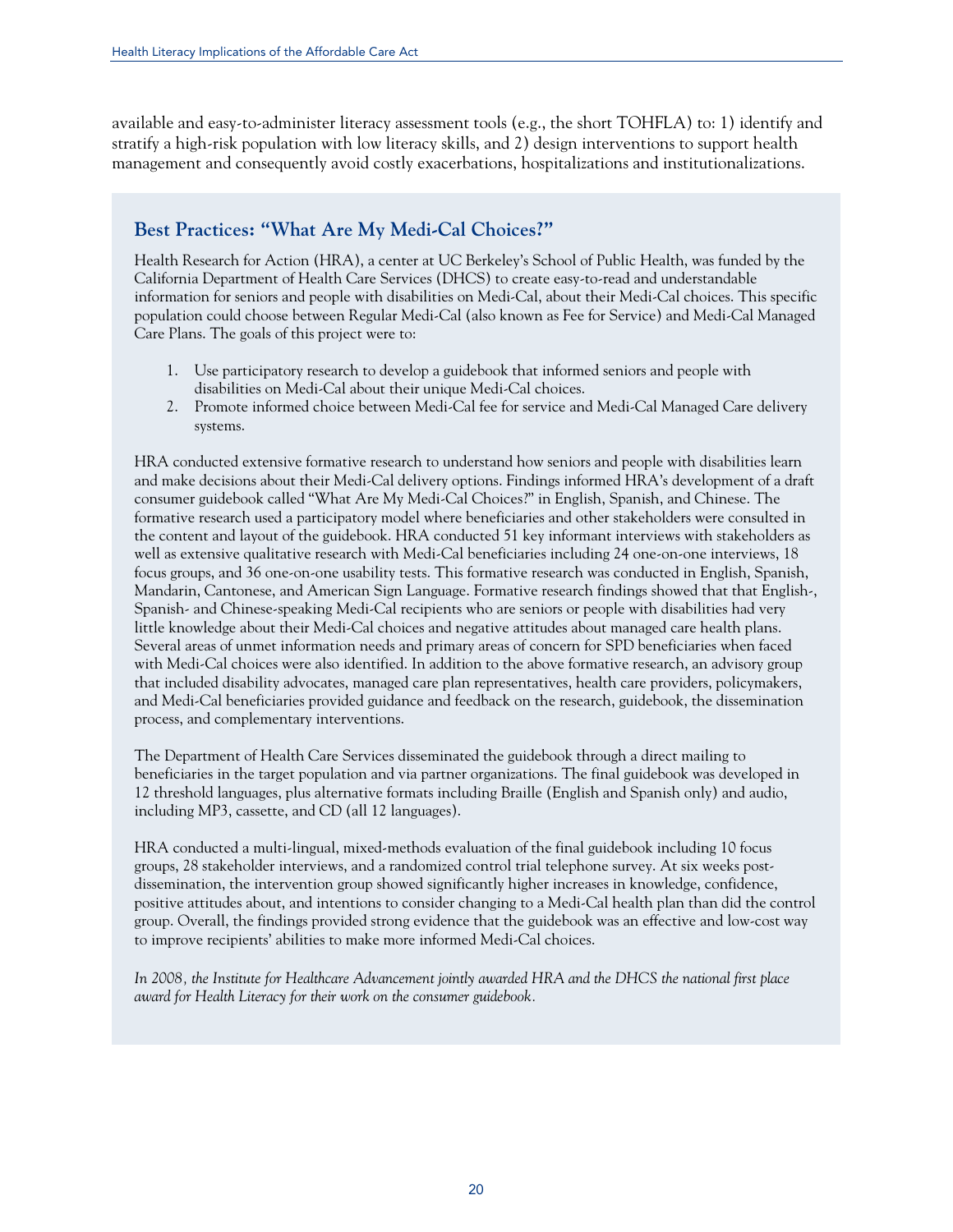## III. Conclusion

The ACA is not a landmark piece of legislation for health literacy, but with its attention to increased coverage, quality improvement and cost reduction, it creates opportunities for bringing cultural coverage, quality improvement and cost reduction, it creates opportunities for bringing cultural competency, disparities, and health literacy to the fore. It establishes momentum for investments in innovation among state agencies, payers, providers, regulators, advocacy groups, and others to improve care in many ways, including patient-centered high quality care. Organizations promoting health literacy will not be armed with forceful legislative or with regulatory mandates or with designated resources, so they will have to continue to find ways to make the case for greater investment and action by both public and private stakeholders in our health care system.

The ACA does create opportunities for driving home the importance of health literacy in all of the key domains of health and health care identified earlier:

- 1. *The Coverage Expansion*: Establishing what is essentially universal coverage for 16 million Americans up to 133 percent of FPL and subsidized insurance options for another 16 million low income Americans will only be successful if the newly eligible individuals can understand their options and navigate the enrollment process.
- 2. *Equity*: Moving toward universal coverage and creating the same "floor" for all of our lowestincome populations should help address some of the fundamental disparities in access to care in this country, but as the legislation underscores, that will depend on the attention our health care delivery system pays to cultural differences, language, and by extension, literacy.
- 3. *Workforce*: The provider training provisions in ACA related to disparities, cultural competency, and patient-centeredness all present opportunities for bringing greater attention to health literacy.
- 4. *Health care Information*: From medication management to provider performance rating, patient information must be presented at reading and numeracy levels accessible to millions of Americans with low literacy skills.
- 5. *Public Health and* Wellness: The preparation and presentation (whether in print, electronically, or otherwise) of consumer information on issues ranging from prevention to emergency preparedness must be done with low literacy in mind.
- 6. *Quality Improvement*: The ACA's emphasis on developing, testing and spreading best practices for improving quality and reducing costs presents many new opportunities for making the case for investments in health literacy.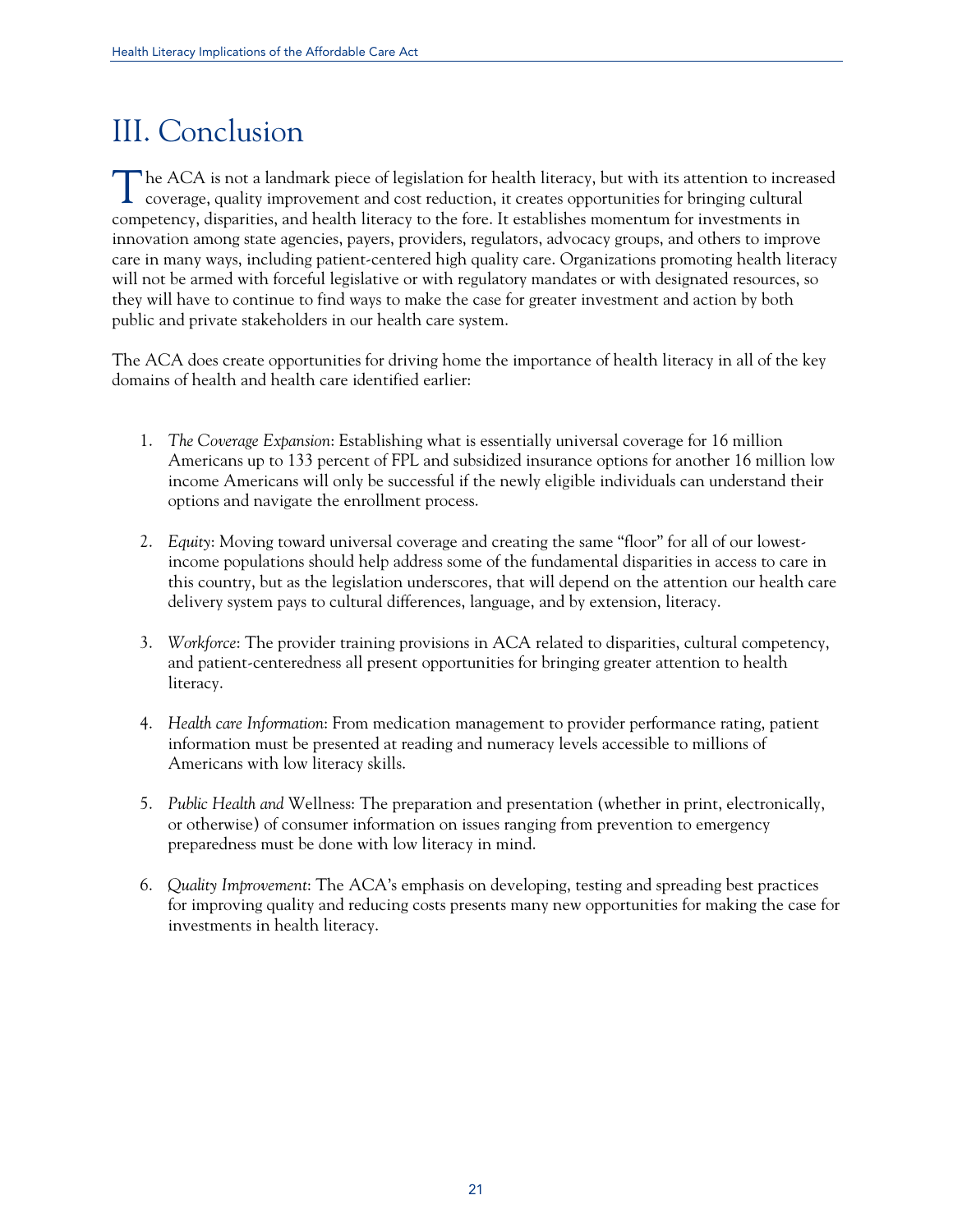## IV. Appendices<sup>\*</sup>

## **Appendix A: Summary of ACA Provisions with Potential Implications for Health Literacy**

### *Insurance Reform, Outreach, and Enrollment*

**Sec. 1002. Health insurance consumer information.** The Secretary shall award grants to States to enable them (or the Exchange) to establish, expand, or provide support for offices of health insurance consumer assistance or health insurance ombudsman programs. These independent offices will assist consumers with filing complaints and appeals, educate consumers on their rights and responsibilities, and collect, track, and quantify consumer problems and inquiries.

**Sec. 1103. Immediate information that allows consumers to identify affordable coverage options.**  Establishes an Internet portal for beneficiaries to easily access affordable and four comprehensive coverage options. This information will include eligibility, availability, premium rates, cost sharing, and the percentage of total premium revenues spent on health care, rather than administrative expenses, by the issuer. Section 10102 clarifies that the internet portal shall be available to small businesses and shall contain information on coverage options available to small businesses.

**Sec. 1311. Affordable choices of health benefit plans.** Requires the Secretary to award grants, available until 2015, to States for planning and establishment of American Health Benefit Exchanges. By 2014, requires States to establish an American Health Benefit Exchange that facilitates the purchase of qualified health plans and includes a SHOP Exchange for small businesses.

**Sec. 1401. Refundable tax credit providing premium assistance for coverage under a qualified health plan**. Amends the Internal Revenue Code to provide tax credits to assist with the cost of health insurance premiums.

**Sec. 1413. Streamlining of procedures for enrollment through an Exchange and State Medicaid, CHIP, and health subsidy programs.** Requires the Secretary to establish a system for the residents of each State to apply for enrollment in, receive a determination of eligibility for participation in, and continue participation in, applicable State health subsidy programs. The system will ensure that if any individual applying to an Exchange is found to be eligible for Medicaid or a State children's health insurance program (CHIP), the individual is enrolled for assistance under such plan or program.

**Sec. 1513. Shared responsibility for employers.** As amended by the *Reconciliation Act*, requires an employer with at least 50 full-time employees that does not offer coverage and has at least one full-time employee receiving a premium assistance tax credit to make a payment of \$2,000 per full-time employee. Includes the number of full-time equivalent employees for purposes of determining whether an employer has at least 50 employees. Exempts the first 30 full-time employees for the purposes of calculating the amount of the payment. Section 10106 clarifies that the calculation of full-time workers is made on a

1

<sup>\*</sup> Adapted from the following:

<sup>•</sup> Communication with S. Rosenbaum (August – September 2010), Hirsh Professor and Chair of the Health Policy Department, George Washington University.

<sup>•</sup> Democratic Policy Committee, U.S. Senate. *Affordable Care Act: Section-by-Section Analysis with Changes Made by Title X and Reconciliation*. Updated September 17, 2010. Available at: http://dpc.senate.gov/dpcissue-.

<sup>•</sup> E. Williams and C. Redhead. *Public Health Workforce, Quality, and Related Provisions in the Patient Protection and Affordable Care Act (PPACA).* Congressional Research Service (CRS) Report for Congress. 7-5700. June 2010. Available at: http://www.crs.gov.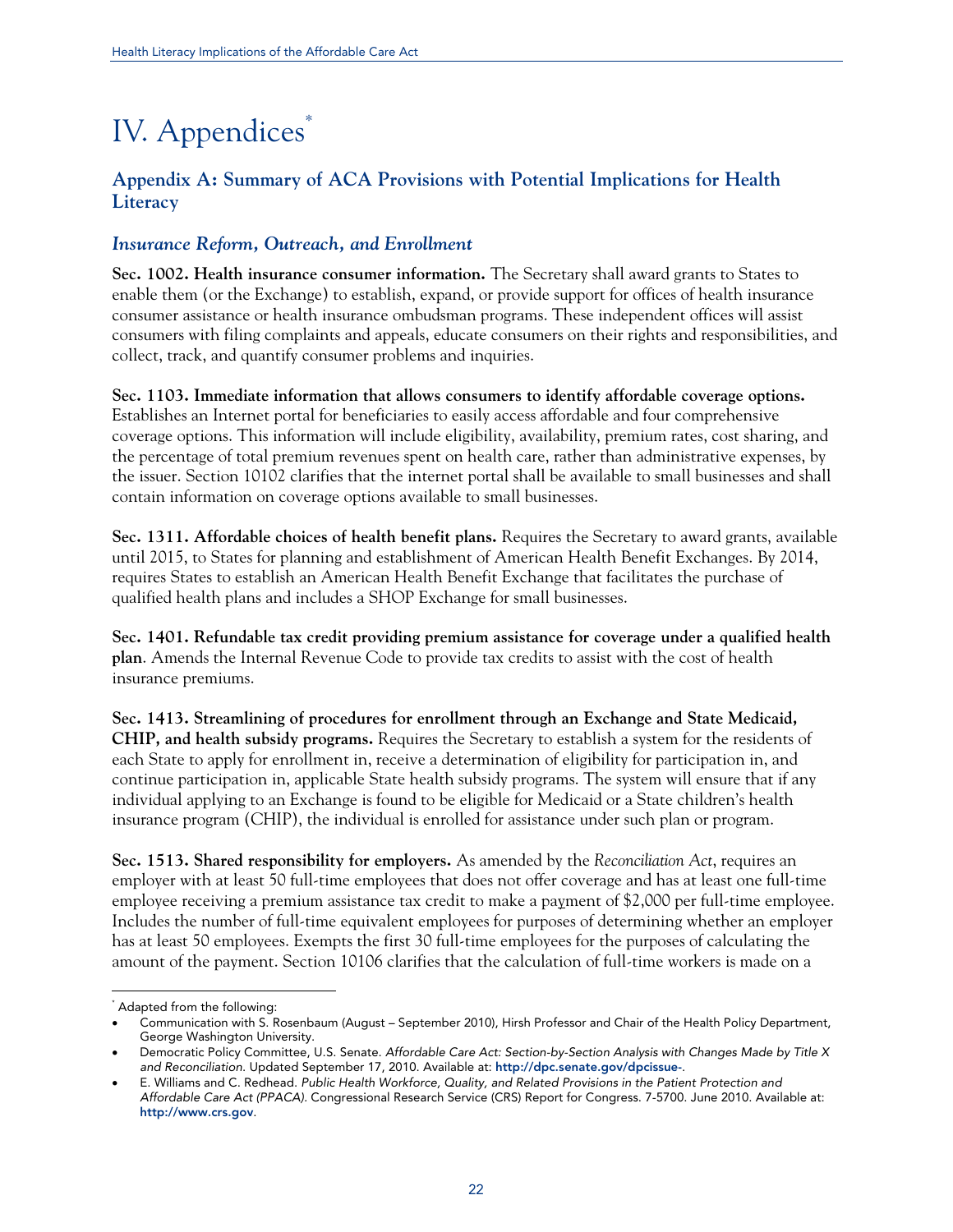monthly basis. The *Reconciliation Act* eliminates the penalty for waiting periods before an employee may enroll in coverage. An employer with at least 50 employees that does offer coverage but has at least one full-time employee receiving the premium assistance tax credit will pay the lesser of \$3,000 for each of those employees receiving a tax credit or \$2,000 for each of their full-time employees total, not including the first 30 workers. The Secretary of Labor shall conduct a study to determine whether employees' wages are reduced by reason of the application of the assessable payments.

#### **Sec. 2001. Medicaid coverage for the lowest income populations.**

Creates a new State option to provide Medicaid coverage through a State plan amendment beginning on April 1, 2010, as amended by Section 10201. Eligible individuals include: all non-elderly, non-pregnant individuals who are not entitled to Medicare (e.g., childless adults and certain parents). Creates a new mandatory Medicaid eligibility category for all such "newly-eligible" individuals with income at or below 133 percent of the FPL beginning January 1, 2014. As of January 1, 2014, the mandatory Medicaid income eligibility level for children ages 6 to 19 changes from 100 percent to 133 percent FPL. Effective April 1, 2010, states can provide Medicaid coverage to all non-elderly individuals above 133 percent of FPL through a State plan amendment.

**Sec. 2715. Development and utilization of uniform explanation of coverage documents and standardized definitions.** Requires the Secretary to develop standards for use by health insurers in compiling and providing an accurate summary of benefits and explanation of coverage for applicants, policyholders or certificate holders, and enrollees. Standards must be in a uniform format, using language that is easily understood by the average enrollee, and must include uniform definitions of standard insurance and medical terms. The explanation must also describe any cost-sharing, exceptions, reductions, and limitations on coverage, and examples of common benefits scenarios.

**Sec. 3306. Funding outreach and assistance for low-income programs.** Provides \$45 million for outreach and education activities to State Health Insurance Programs, Administration on Aging, Aging Disability Resource Centers and the National Benefits Outreach and Enrollment.

**Sec. 5000A. Requirement to maintain minimum essential coverage.** Requires individuals to maintain minimum essential coverage beginning in 2014. As amended by Section 1002 of the *Reconciliation Act*, failure to do so will result in a penalties, with exceptions and exemptions.

### *Individual Protections, Equity and Special Populations*

**Sec. 1557. Nondiscrimination.** Protects individuals against discrimination under the Civil Rights Act, the Education Amendments Act, the Age Discrimination Act, and the Rehabilitation Act, through exclusion from participation in or denial of benefits under any health program or activity.

**Sec. 2405. Funding to expand State Aging and Disability Resource Centers.** Appropriates, to the Secretary of HHS, \$10 million for each of FY 2010 - 2014 to carry out Aging and Disability Resource Center (ADRC) initiatives.

**Sec. 4302. Understanding health disparities; data collection and analysis.** Ensures that any ongoing or new Federal health program achieve the collection and reporting of data by race, ethnicity, primary language and any other indicator of disparity.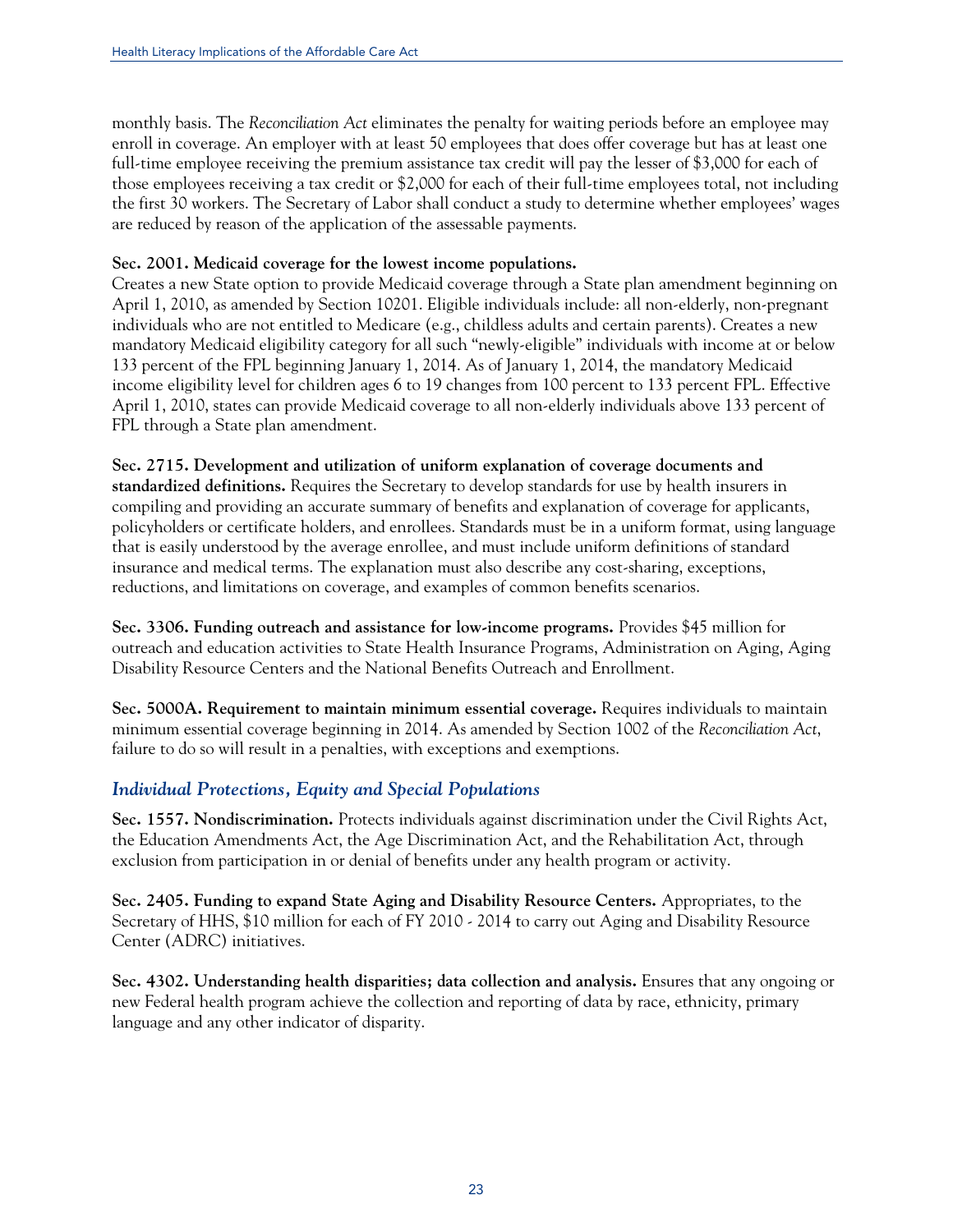**Sec. 6105. Standardized complaint form.** Requires the Secretary to develop a standardized complaint form for use by nursing home residents (or a person acting on a resident's behalf) in filing complaints with a State survey and certification agency and a State long-term care ombudsman program. States would also be required to establish complaint resolution processes.

**Sec. 6121. Dementia and abuse prevention training.** Requires facilities to include dementia management and abuse prevention training in pre-employment initial training for permanent and contract or agency staff, and if the Secretary determines appropriate, in ongoing in-service training.

**Sec. 6301. Patient-Centered Outcomes Research.** Establishes a private, nonprofit entity (the Patient-Centered Outcomes Research Institute) governed by a public-private sector board to identify priorities for and provide for the conduct of comparative outcomes research. Requires the Institute to ensure that subpopulations are appropriately accounted for in research designs.

**Sec. 6703. Elder Justice.** Requires the Secretary of HHS, in consultation with the Departments of Justice and Labor, to award grants and carry out activities that provide greater protection to those individuals seeking care in facilities that provide long-term services and supports and provide greater incentives for individuals to train and seek employment at such facilities.

**Sec. 10212. Pregnancy Assistance Fund.** Establishes a Pregnancy Assistance Fund for the purpose of awarding competitive grants to States to assist pregnant and parenting teens and women. The grants will help fund a seamless network of supportive services to help pregnant and parenting teens and women complete high school or postsecondary degrees, and gain access to health care, child care, family housing, and other critical supports. In addition, funding recipients will be encouraged to address violence against pregnant and parenting women.

**Sec. 10221. Indian health care improvement.** Authorizes appropriations for the Indian Health Care Improvement Act, including programs to increase the Indian health care workforce, new programs for innovative care delivery models, behavioral health care services, new services for health promotion and disease prevention, and efforts to improve access to health care services.

**Sec. 10334. Minority health**. Codifies the Office of Minority Health at HHS and a network of minority health offices located within HHS. Elevates the National Center on Minority Health and Health Disparities at the National Institutes of Health from a Center to an Institute. The Offices of Minority Health will monitor health, health care trends, and quality of care among minority patients and evaluate the success of minority health programs and initiatives.

### *Workforce Development*

**Sec. 5203. Health care workforce loan repayment programs.** Establishes a loan repayment program for pediatric subspecialists and providers of mental and behavioral health services to children and adolescents who are or will be working in a Health Professional Shortage Area, Medically Underserved Area, or with a Medically Underserved Population.

**Sec. 5205. Allied health workforce recruitment and retention program.** Offers loan repayment to allied health professionals employed at public health agencies or in settings providing health care to patients in settings located in Health Professional Shortage Areas, Medically Underserved Areas, or serving Medically Underserved Populations.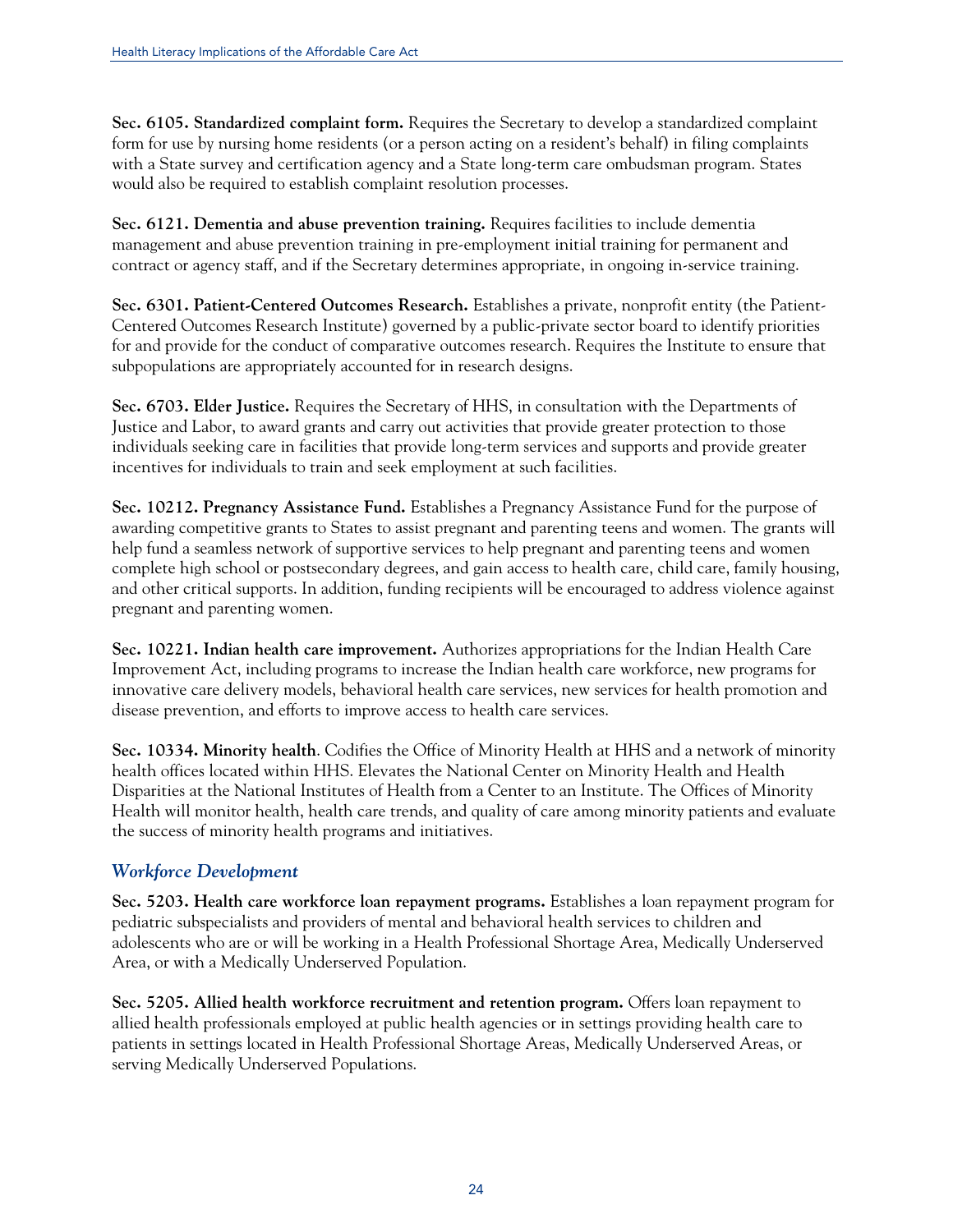**Sec. 5301. Training in family medicine, general internal medicine, general pediatrics, and physician assistantship.** Provides grants to develop and operate training programs, to provide financial assistance to trainees and faculty, to enhance faculty development in primary care and physician assistant programs, and to establish, maintain, and improve academic units in primary care. Priority is given to programs that educate students in team-based approaches to care, including the patient-centered medical home.

**Sec. 5305. Geriatric education and training; career awards; comprehensive geriatric education.**  Authorizes funding to geriatric education centers to support training in geriatrics, chronic care management, and long-term care for faculty in health professions schools and family caregivers; develop curricula and best practices in geriatrics; expand the geriatric career awards to advanced practice nurses, clinical social workers, pharmacists, and psychologists; and establish traineeships for individuals who are preparing for advanced education nursing degrees in geriatric nursing.

**Sec. 5307. Cultural competency, prevention, and public health and individuals with disabilities training.** Reauthorizes and expands programs to support the development, evaluation, and dissemination of model curricula for cultural competency, prevention, and public health proficiency and aptitude for working with individuals with disabilities training for use in health professions schools and continuing education programs.

**Sec. 5309. Nurse education, practice, and retention grants.** Awards grants to nursing schools to strengthen nurse education and training programs and to improve nurse retention.

**Sec. 5313. Grants to promote the community health workforce.** Authorizes the Secretary to award grants to States, public health departments, clinics, hospitals, Federally Qualified Health Centers (FQHCs), and other nonprofits to promote positive health behaviors and outcomes in medically underserved areas through the use of community health workers. Community health workers offer interpretation and translation services, provide culturally appropriate health education and information, offer informal counseling and guidance on health behaviors, advocate for individual and community health needs, and provide some direct primary care services and screenings.

**Sec. 5316. Rural physician training grants.** As added by Section 10501, establishes a grant program for medical schools to recruit and train medical students to practice medicine in underserved rural communities.

**Sec. 5317. Demonstration grants for family nurse practitioner training programs.** As added by Section 10501, establishes a training demonstration program that supports recent Family Nurse Practitioner graduates in primary care for a 12-month period in FQHCs and nurse-managed health clinics. The demonstration is authorized from 2011 through 2014

**Sec. 5401. Centers of excellence.** The Centers of Excellence program, which develops a minority applicant pool to enhance recruitment, training, academic performance and other supports for minorities interested in careers in health, is reauthorized.

**Sec. 5402. Health professions training for diversity.** Provides scholarships for disadvantaged students who commit to work in medically underserved areas as primary care providers, and expands loan repayments for individuals who will serve as faculty in eligible institutions.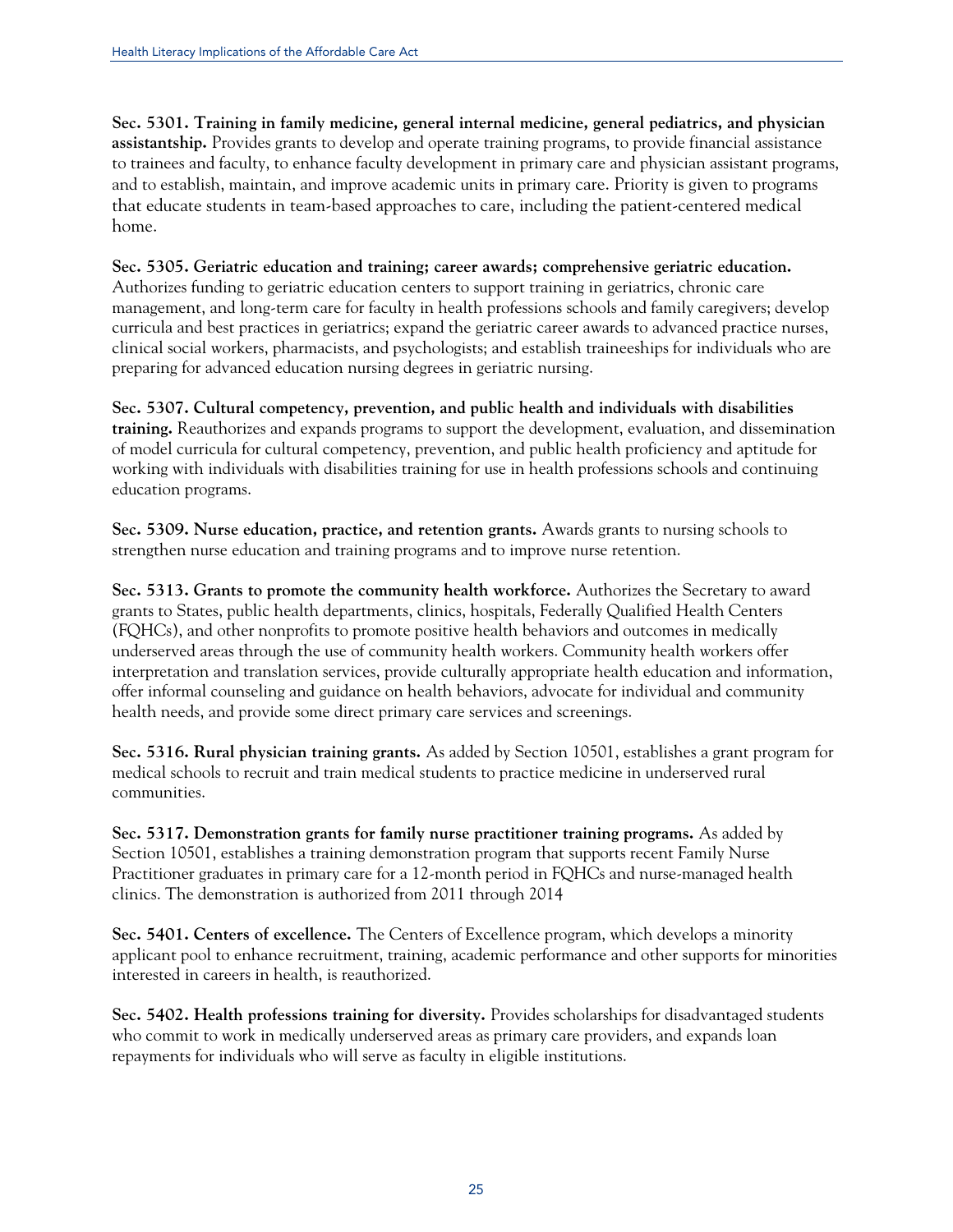**Sec. 5403. Interdisciplinary, community-based linkages.** Authorizes funding to establish communitybased training and education grants for Area Health Education Centers and Programs. Supports two programs targeting individuals from urban and rural medically underserved communities, who are seeking careers in the health professions.

**Sec. 5507. Demonstration project to address health professions workforce needs; extension of family-to-family health information centers.** Establishes a demonstration grant program through competitive grants to provide aid and supportive services to low-income individuals with the opportunity to obtain education and training for occupations in the health care field that pay well and are expected to experience labor shortages or be in high demand. The demonstration grant is to serve low-income persons including recipients of assistance under State Temporary Assistance for Needy Families (TANF) programs.

**Sec. 5602. Negotiated rulemaking for development of methodology and criteria for designating medically underserved populations and health professions shortage areas.** Directs the Secretary, in consultation with stakeholders, to establish a comprehensive methodology and criteria for designating medically underserved populations and Health Professional Shortage Areas.

**Sec. 5606. State grants to health care providers who provide services to a high percentage of medically underserved populations or other special populations.** As added by Section 10501, creates a grant program to support health care providers who treat a high percentage of medically underserved populations.

**Sec 9024. Health professionals State loan repayment tax relief.** As added by Section 10908, excludes from gross income payments made under any State loan repayment or loan forgiveness program that is intended to provide for the increased availability of health care services in underserved or health professional shortage areas.

### *Health Information*

**Sec. 3305. Improved information for subsidy-eligible individuals reassigned to prescription drug plans and MA–PD plans**. Requires HHS, beginning in 2011, to transmit formulary and coverage determination information to subsidy-eligible beneficiaries who have been automatically reassigned to a new Part D low-income subsidy plan.

**Sec. 3503. Grants to implement medication management services in treatment of chronic disease.**  Creates a program to support medication management services by local health providers.

**Sec. 3507. Presentation of prescription drug benefit and risk information.** Requires the Food and Drug Administration to evaluate and determine if the use of drug fact boxes which would clearly communicate drug risks and benefits and support clinician and patient decision making in advertising and other forms of communication for prescription medications is warranted.

**Sec. 4205. Nutrition labeling of standard menu items at chain restaurants.** Stipulates that a restaurant that is part of a chain with 20 or more locations doing business under the same name are required to disclose calories on the menu board and in a written form, as well as provide customers with additional nutritional information upon request.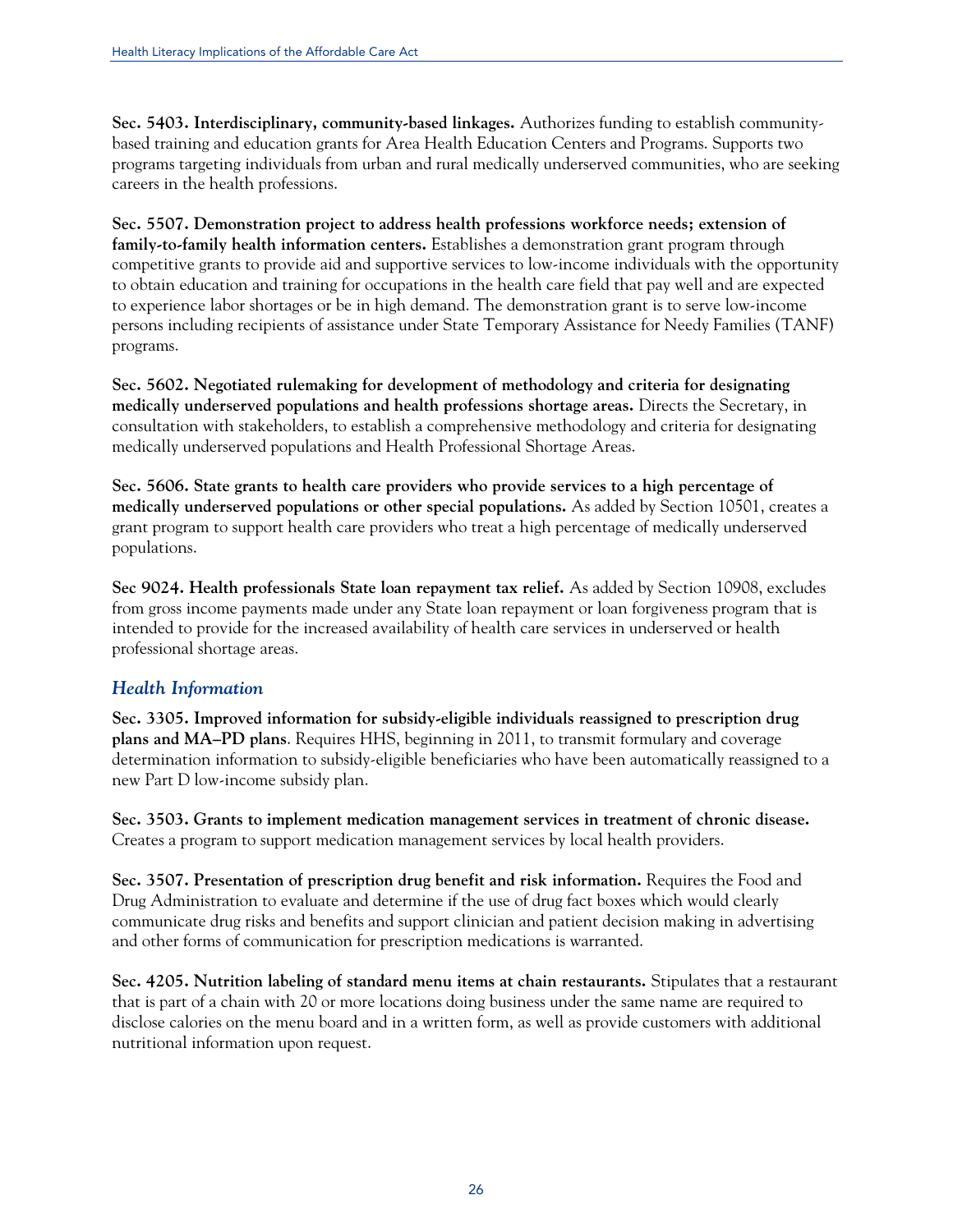**Sec. 10328. Improvement in Part D medication therapy management programs.** Requires Part D prescription drug plans to include a comprehensive review of medications and a written summary of the review as part of their medication therapy management programs.

### *Public Health, Health Promotion, and Prevention & Wellness*

**Sec. 2951. Maternal, infant, and early childhood home visiting programs.** Provides funding to States, tribes, and territories to develop and implement one or more evidence-based Maternal, Infant, and Early Childhood Visitation model(s). Models aimed at reducing infant and maternal mortality and its related causes.

**Sec. 2953. Personal responsibility education.** Provides \$75 million per year through FY2014 for Personal Responsibility Education grants to States for programs to educate adolescents on both abstinence and contraception for prevention of teenage pregnancy and sexually transmitted infections, including HIV/AIDS. Funding is also available for 1) innovative teen pregnancy prevention strategies and services to high-risk, vulnerable, and culturally under-represented populations, 2) allotments to Indian tribes and tribal organizations, and 3) research and evaluation, training, and technical assistance.

**Sec. 4001. National Prevention, Health Promotion and Public Health Council.** Creates an interagency council dedicated to promoting healthy policies at the federal level. The Council will establish a national prevention and health promotion strategy and develop interagency working relationships to implement the strategy.

**Sec. 4002. Prevention and Public Health Fund.** Establishes a Fund to provide an expanded and sustained national investment in prevention and public health programs to improve health and help restrain the rate of growth in private and public sector health care costs.

**Sec. 4003. Clinical and community preventive services.** Expands the efforts of, and improves the coordination between the U.S. Preventive Services Task Force and the Community Preventive Services Task Force. The latter uses a public health perspective to review the evidence of effectiveness of population-based preventive services such as tobacco cessation, increasing physical activity and preventing skin cancer, and develops recommendations for their use.

**Sec. 4004. Education and outreach campaign regarding preventive benefits.** Directs the Secretary to convene a national public/private partnership for the purposes of conducting a national prevention and health promotion outreach and education campaign. The goal of the campaign is to raise awareness of activities to promote health and prevent disease across the lifespan. The Secretary will conduct a national media campaign on health promotion and disease prevention focusing on nutrition, physical activity, and smoking cessation using science-based social research. The Secretary shall also maintain a web-based portal that provides informational guidelines on health promotion and disease prevention to health care providers and the public as well as a personalized prevention plan tool for individuals to determine their disease risks and obtain tailored guidance on health promotion and disease prevention. In addition, the Secretary will provide guidance and relevant information to States and health care providers regarding preventive and obesity-related services that are available to Medicaid enrollees. Each State will be required to design a public awareness campaign to educate Medicaid enrollees regarding availability and coverage of such services.

**Sec. 4102. Oral healthcare prevention activities.** Establishes an oral healthcare prevention education campaign at the CDC, focusing on prevention and targeting populations including children and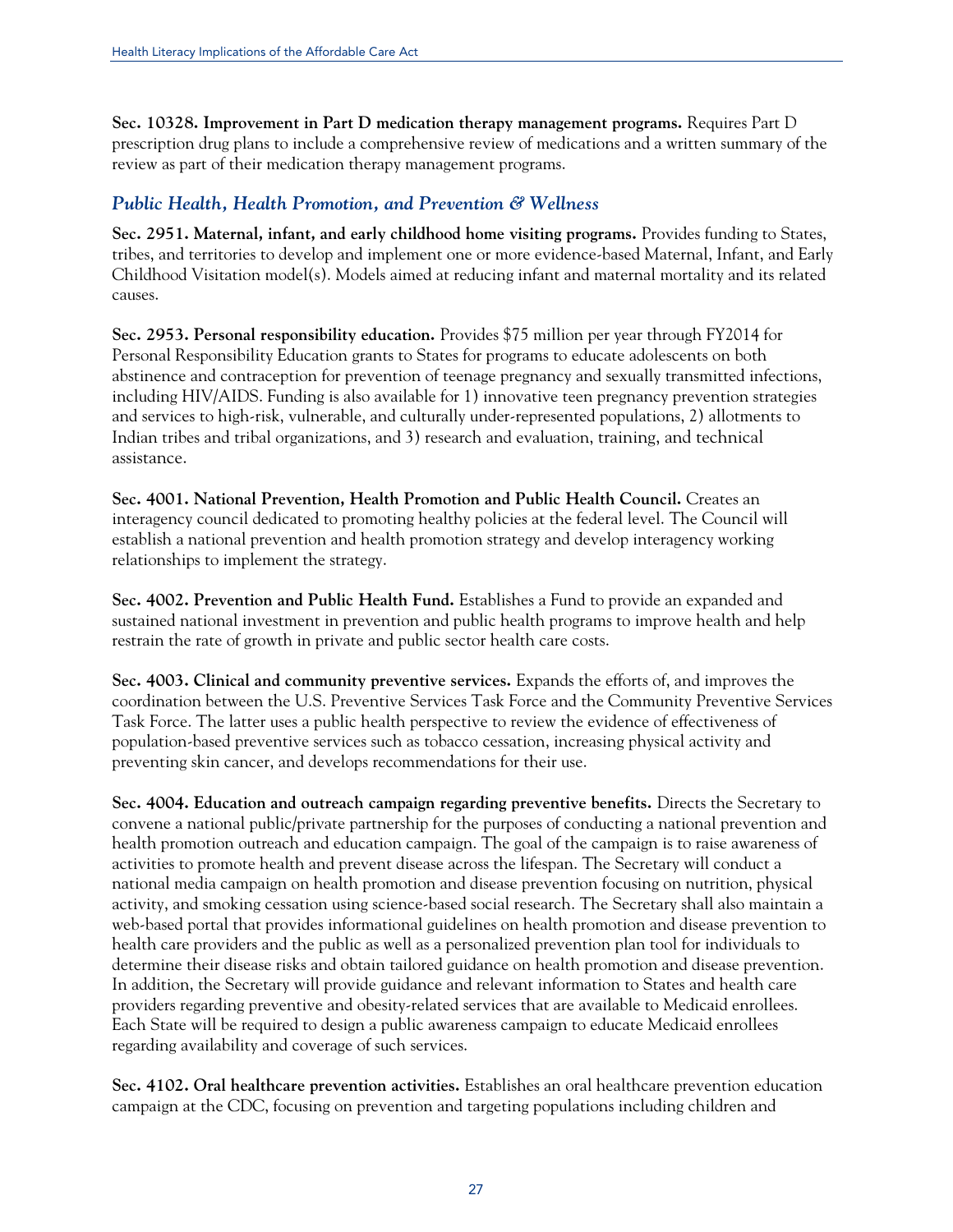pregnant women. Creates demonstration programs on oral health care delivery and strengthens surveillance capacity.

**Sec. 4103. Medicare coverage of annual wellness visit providing a personalized prevention plan.**  Provides coverage under Medicare, with no co-payment or deductible, for an annual wellness visit and personalized prevention plan services.

**Sec. 4107. Coverage of comprehensive tobacco cessation services for pregnant women in Medicaid**. States would be required to provide Medicaid coverage for counseling and pharmacotherapy to pregnant women for cessation of tobacco use

**Sec. 4108. Incentives for prevention of chronic diseases in Medicaid.** The Secretary would award grants to States to provide incentives for Medicaid beneficiaries to participate in programs promoting healthy lifestyles.

**Sec. 4201. Community transformation grants.** Authorizes the Secretary to award competitive grants to eligible entities for programs that promote individual and community health and prevent incidence of chronic disease.

**Sec. 4202. Healthy aging, living well; evaluation of community-based prevention and wellness programs for Medicare beneficiaries.** The goal of this program is to improve the health status of the pre-Medicare-eligible population to help control chronic disease and reduce Medicare costs. The CDC will provide grants to States or large local health departments to conduct pilot programs in the 55-to-64 year old population. Pilot programs would evaluate chronic disease risk factors, conduct evidence-based public health interventions, and ensure that individuals identified with chronic disease or at-risk for chronic disease receive clinical treatment to reduce risk. Pilot programs will be evaluated for success in controlling Medicare costs in the community. Additionally, the Centers for Medicare & Medicaid Services (CMS) will conduct a comprehensive assessment of community-based disease self-management programs that help control chronic diseases. The Secretary will then develop a plan for improving access to such services for Medicare beneficiaries.

**Sec. 4206. Demonstration project concerning individualized wellness plan.** This pilot program provides at-risk populations who utilize community health centers with a comprehensive risk-factor assessment and individualized wellness plan to reduce risk factors for preventable conditions.

**Sec. 4301. Research on optimizing the delivery of public health services.** The Secretary, through the Director of CDC, shall provide funding for research in the area of public health services and systems. Research shall examine best practices relating to prevention, analyze the translation of interventions from academic institutions to clinics and communities, and identify effective strategies for delivering public health services in real-world settings.

**Sec. 4303. CDC and employer-based wellness programs.** Requires the CDC to study and evaluate best employer-based wellness practices and provide an educational campaign and technical assistance to promote the benefits of worksite health promotion to employers.

**Sec. 4306. Funding for childhood obesity demonstration project.** Appropriates \$25 million for a demonstration project to develop a comprehensive and systematic model for reducing childhood obesity, which the Secretary must initiate under the Children's Health Insurance Program Reauthorization Act of 2009.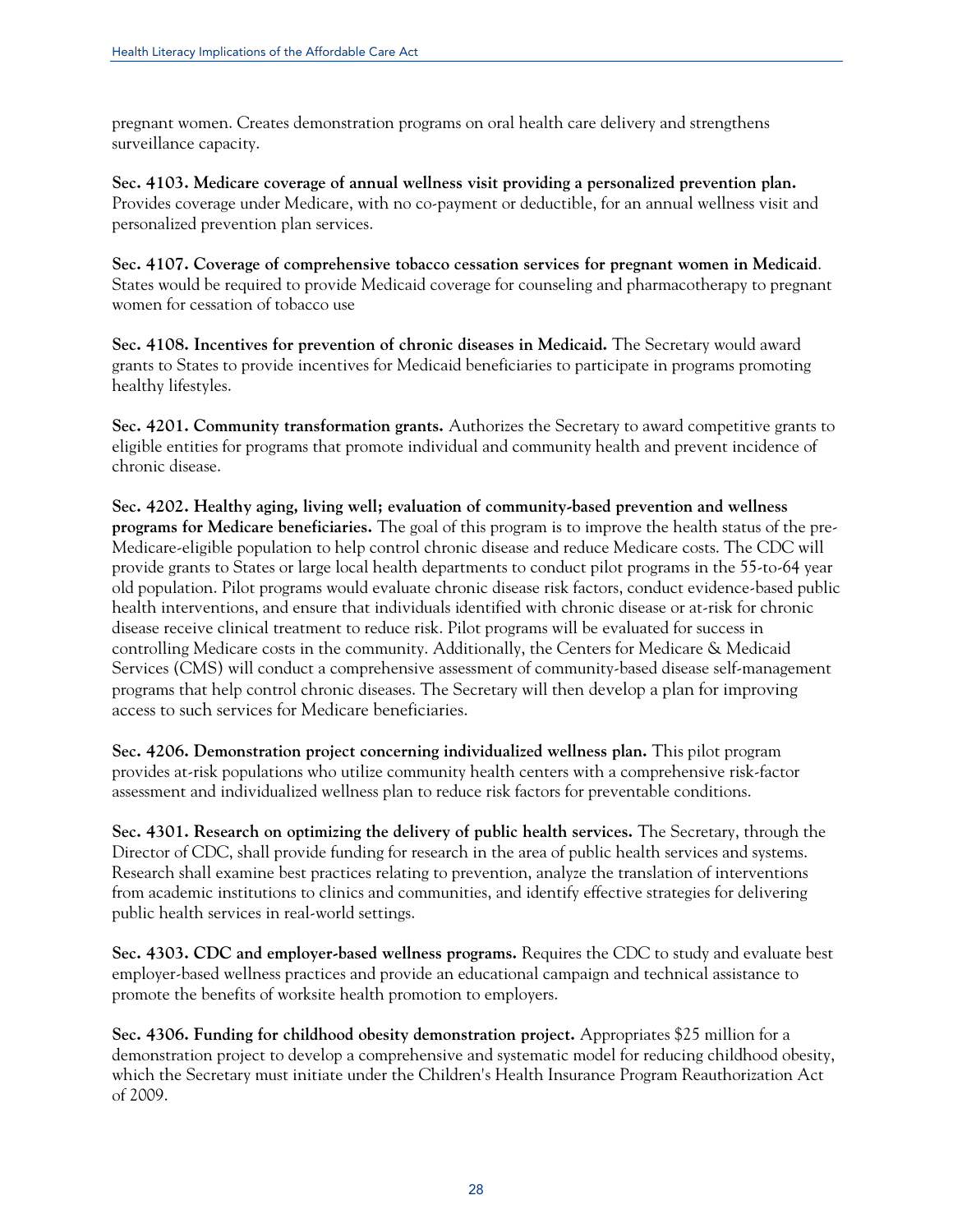**Sec. 10408. Grants for small businesses to provide comprehensive workplace wellness programs.**  Authorizes an appropriation of \$200 million to give employees of small businesses access to comprehensive workplace wellness programs.

**Sec. 10413. Young women's breast health awareness and support of young women diagnosed with breast cancer.** Directs the Secretary of HHS to develop a national education campaign for young women and health care professionals about breast health and risk factors for breast cancer. Supports prevention research activities at the Centers for Disease Control and Prevention (CDC) on breast cancer in younger women.

**Sec. 10501. National diabetes prevention program.** Establishes a national diabetes prevention program at the CDC. State, local, and tribal public health departments and non-profit entities can use funds for community-based prevention activities, training and outreach, and evaluation.

#### *Innovations in Quality and the Delivery and Costs of Care*

**Sec. 2703. State option to provide health homes for enrollees with chronic conditions.** Provides States the option of enrolling Medicaid beneficiaries with chronic conditions into a health home. Health homes would be composed of a team of health professionals and would provide a comprehensive set of medical services, including care coordination.

**Sec. 3011. National strategy.** Requires the Secretary to establish and update annually a national strategy to improve the delivery of health care services, patient health outcomes, and population health. Establishes, not later than January 1, 2011, a federal health care quality internet website.

**Sec. 3012. Interagency working group on health care quality.** Requires the President to convene a working group comprising federal agencies to collaborate on the development and dissemination of quality initiatives consistent with the national strategy.

**Sec. 3013. Quality measure development.** Authorizes \$75 million over five years for the development of quality measures at Agency for Healthcare Research and Quality (AHRQ) and the Centers for Medicare and Medicaid Services (CMS). Measures must be consistent with the national strategy. As amended by Section 10303, requires the Secretary to develop and publicly report on patient outcomes measures.

**Sec. 3014. Quality measurement.** Provides \$20 million to support the endorsement and use of endorsed quality and efficiency measures by the HHS Secretary for use in Medicare, reporting performance information to the public, and in health care programs.

**Sec. 3015. Data Collection; Public Reporting.** Requires the Secretary to collect and aggregate consistent data on quality and resource use measures from information systems used to support health care delivery to implement the public reporting of performance information.

**Sec. 3021. Establishment of Center for Medicare and Medicaid Innovation within CMS.** The purpose of the Center will be to research, develop, test, and expand innovative payment and delivery arrangements to improve the quality and reduce the cost of care provided to patients in each program.

**Sec. 3501. Health care delivery system research; Quality improvement technical assistance.** Builds on AHRQ's Center for Quality Improvement and Patient Safety to support research, technical assistance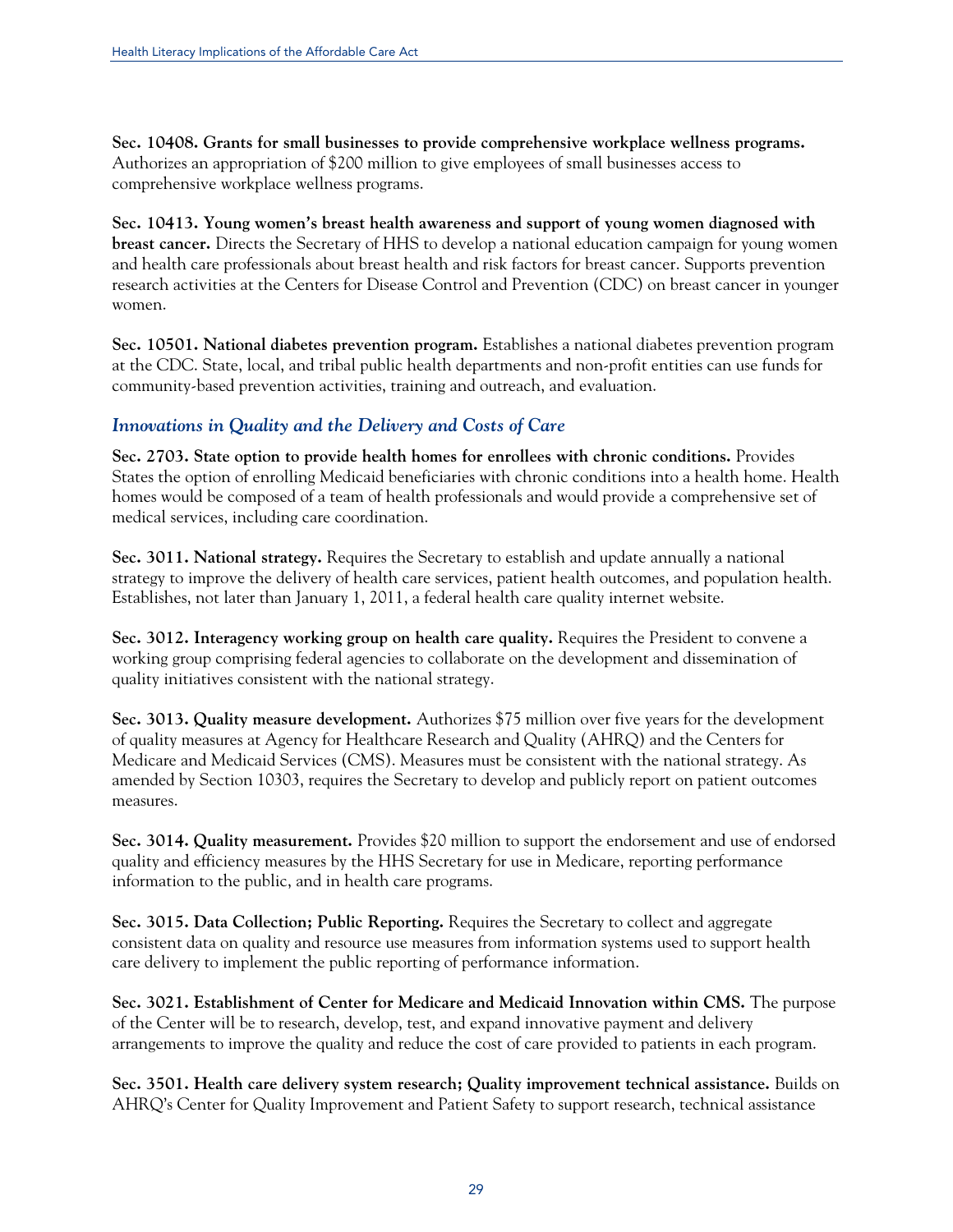and process implementation grants. Grants funded will identify, develop, evaluate, disseminate, and provide training in innovative methodologies and strategies for quality improvement practices in the delivery of health care services.

**Sec. 3502. Grants or contracts to establish community health teams to support the patient-centered medical home.** Creates a program to establish and fund the development of community health teams to support the development of medical homes by increasing access to comprehensive, community based, coordinated care.

**Sec. 3506. Program to facilitate shared decision-making.** Establishes a program at HHS for the development, testing, and disseminating of educational tools to help patients, caregivers, and authorized representatives understand their treatment options.

**Sec. 3510. Patient navigator program.** Reauthorizes demonstration programs to provide patient navigator services within communities to assist patients overcome barriers to health services.

**Sec. 10330. Modernizing computer and data systems of CMS to support improvements in care delivery.** Requires the Secretary of HHS to develop a plan to modernize the computer and data systems of CMS to support improvements in care delivery.

**Sec. 10331. Public reporting of performance information.** Requires the Secretary of HHS to develop a "Physician Compare" website where Medicare beneficiaries can compare scientifically sound measures of physician quality and patient experience measures.

**Sec. 10333. Community-based collaborative care networks.** Provides grants to develop networks of providers to deliver coordinated care to low-income populations.